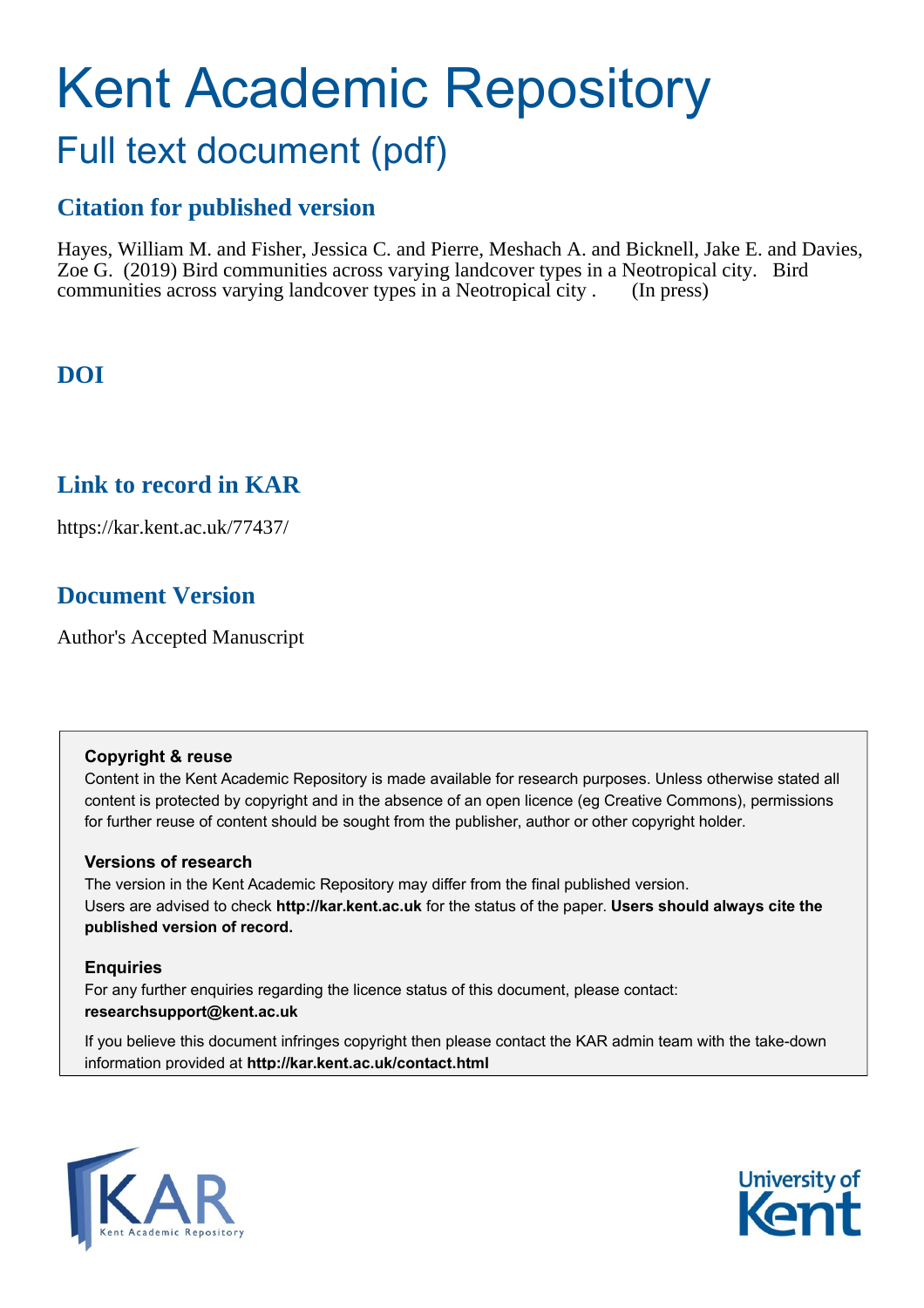| 1              |                                                                                                                               |
|----------------|-------------------------------------------------------------------------------------------------------------------------------|
| $\overline{2}$ |                                                                                                                               |
| 3              | Left Running Head: Hayes et al.                                                                                               |
| 4              | Right Running Head: Neotropical urban bird communities                                                                        |
| 5              |                                                                                                                               |
| 6              | Bird communities across varying landcover types in a                                                                          |
| $\overline{7}$ | <b>Neotropical city</b>                                                                                                       |
| 8              | William Michael Hayes <sup>1*</sup> , Jessica Claris Fisher <sup>1</sup> , Meshach Andres Pierre <sup>2</sup> , Jake Emmerson |
| 9              | Bicknell <sup>1</sup> , Zoe Georgina Davies <sup>1</sup>                                                                      |
| 10             | <sup>1</sup> Durrell Institute of Conservation and Ecology (DICE), School of Anthropology and                                 |
| 11             | Conservation, University of Kent, Canterbury, Kent, CT2 7NR, UK                                                               |
| 12             | <sup>2</sup> 60 Atlantic Ville, Georgetown, Guyana                                                                            |
| 13             | *Corresponding Author Email Address: willhayes373@gmail.com                                                                   |
| 14             |                                                                                                                               |
| 15             |                                                                                                                               |
| 16             |                                                                                                                               |
| 17             |                                                                                                                               |
| 18             |                                                                                                                               |
| 19             |                                                                                                                               |
| 20             |                                                                                                                               |
| 21             |                                                                                                                               |
| 22             |                                                                                                                               |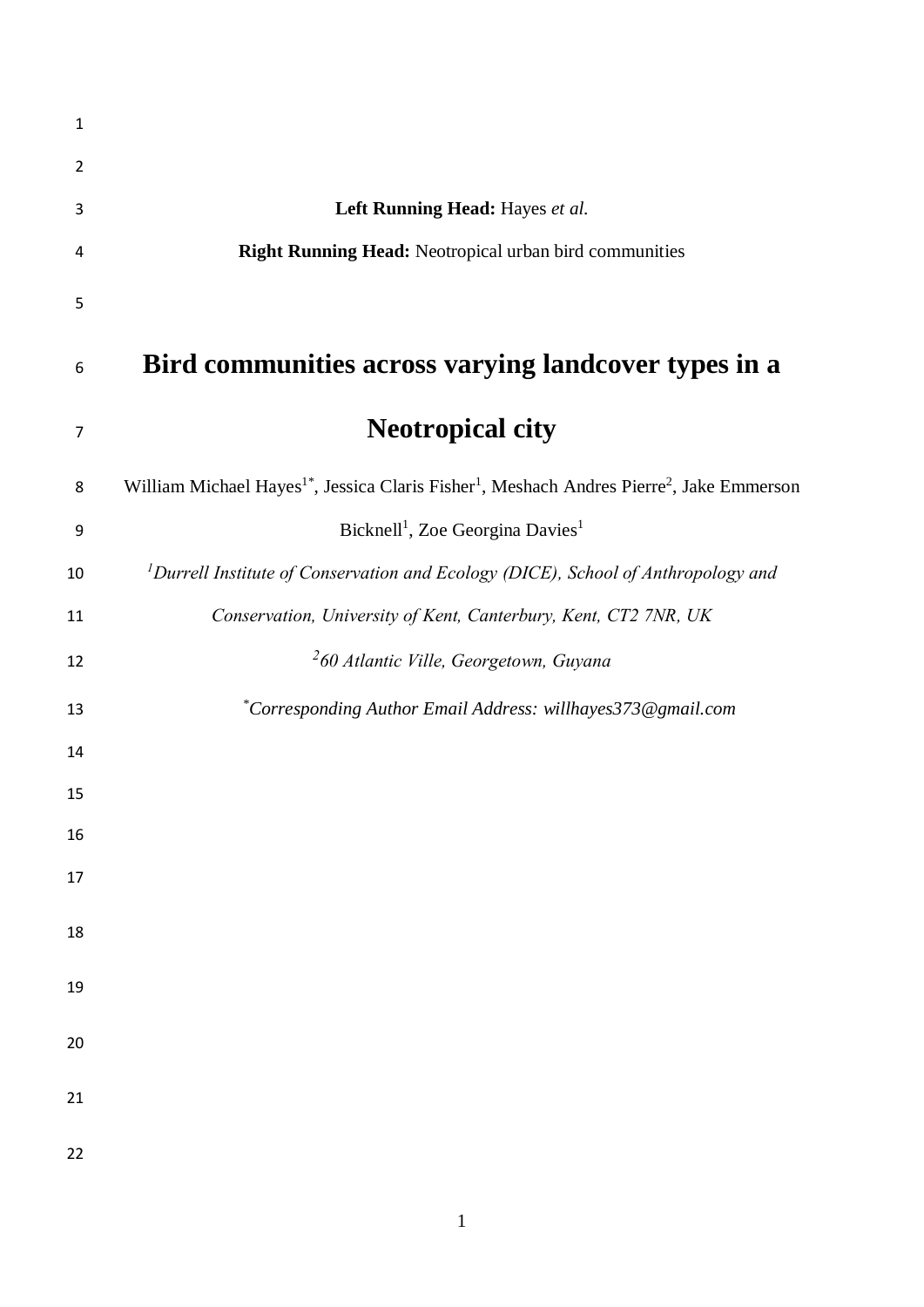#### 23 Received ; revision accepted .

#### **Abstract**

 Urbanization poses a serious threat to local biodiversity, yet towns and cities with abundant natural features may harbor important species populations and communities. While the contribution of urban greenspaces to conservation has been demonstrated by numerous studies within temperate regions, few consider the bird communities associated with different landcovers in Neotropical cities. To begin to fill this knowledge gap, we examined how the avifauna of a wetland city in northern Amazonia (Georgetown, Guyana) varied across six urban landcover types (coastal bluespace; urban bluespace; managed greenspace; unmanaged greenspace; dense urban; sparse urban). We measured detections, species richness and a series of ground cover variables that characterized the heterogeneity of each landcover, at 114 locations across the city. We recorded >10% (98) of Guyana's bird species in Georgetown, including taxa of conservation interest. Avian detections, richness, and community composition differed with landcover type. Indicator species analysis identified 29 species from across dietary guilds, which could be driving community composition. Comparing landcovers, species richness was highest in managed greenspaces and lowest in dense urban areas. The canal network had comparable levels of species richness to greenspaces. The waterways are likely to play a key role in enhancing habitat connectivity as they traverse densely urbanized areas. Both species and landcover information should be integrated into urban land-use planning in the rapidly urbanizing Neotropics to maximize the conservation value of cities. This is imperative in the tropics, where anthropogenic pressures on species are growing significantly, and action needs to be taken to prevent biodiversity collapse.

 *Key words:* avian; bluespace; diversity; greenspace; Guyana; indicator species; species richness; urban planning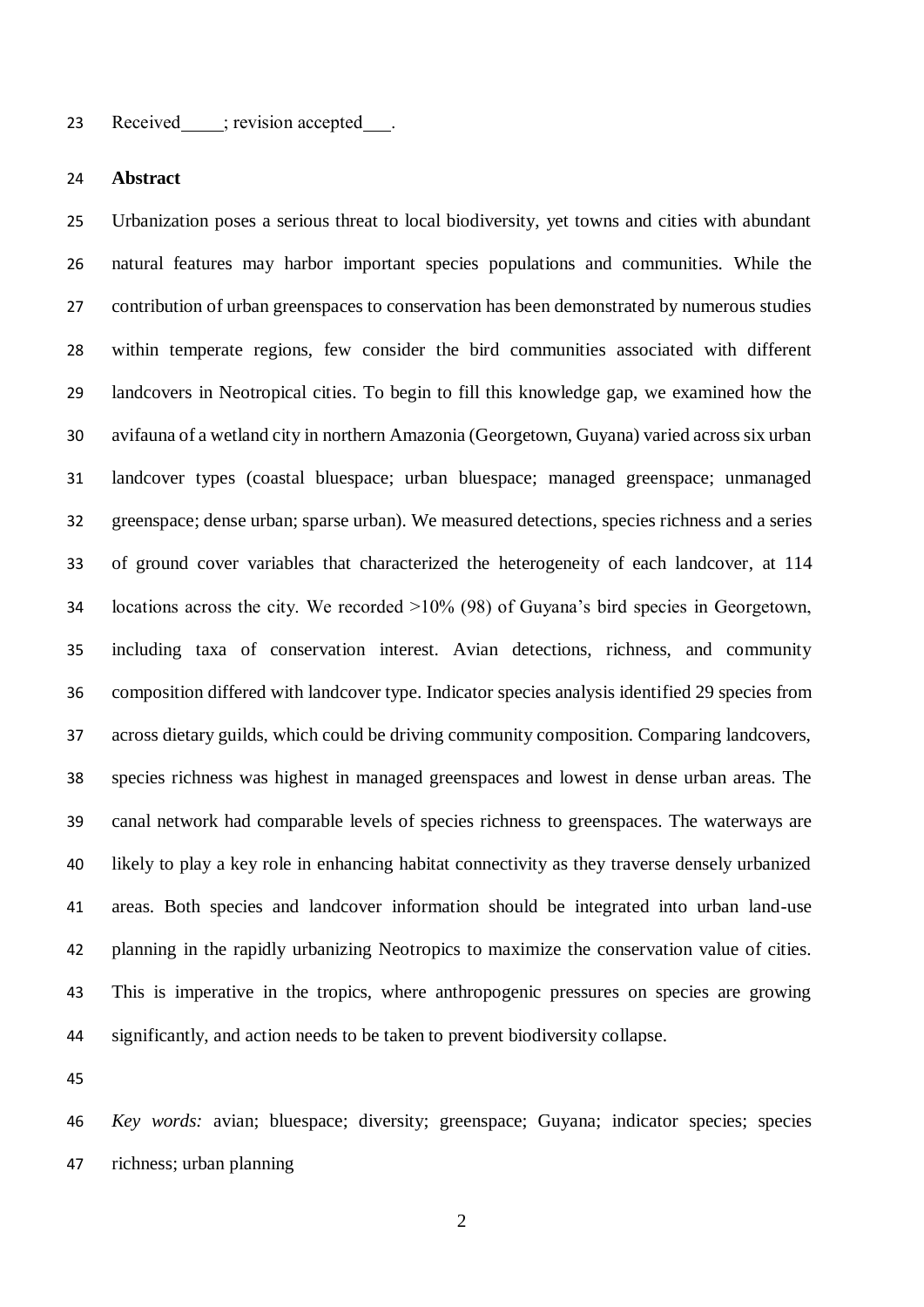RAPID URBANIZATION IS A GLOBAL PHENOMENON (United Nations 2014) THAT POSES A POTENTIALLY SERIOUS THREAT TO LOCAL BIODIVERSITY (Dearborn & Kark 2010; Sol *et al.* 2014). During urbanization, natural habitats are modified, fragmented or lost and are replaced by a novel ecosystem characterized by a mosaic of natural, semi-natural and anthropogenic features (McDonnell & Pickett 1990; Kowarik 2011; Beninde *et al.* 2015). This high degree of heterogeneity changes the composition of ecological communities, creating opportunities for some species to thrive, while others may decline or go extinct (Concepción *et al.* 2015; Seress & Liker 2015).

 Greenspaces are often viewed as the principal habitat in towns and cities, providing the most favorable resources for biodiversity (Kong *et al.* 2010) and acting as dispersal corridors throughout the urban matrix (Murgui 2009). However, natural or artificial waterbodies ('bluespaces'), buildings and other human-made structures with diverse forms and functions can also provide food, shelter and breeding sites (Farinha-Marques *et al.* 2017), helping to maintain species diversity when there is no natural habitat in close proximity (Savard *et al.* 2000). In developed regions of the world, where intensive agricultural use of the wider landscape has resulted in population declines of species, urban areas are becoming progressively more important in sustaining regional abundances. Indeed, substantial proportions of the populations of some previously widespread and common species now occur in urban environments (e.g. Bland *et al.* 2004; Peach *et al.* 2004; Shochat *et al.* 2010; Kowarik 2011; Kowarik *et al.* 2013). Therefore, a clearer understanding of how species assemblages vary between different landcover types within towns and cities is important, if decision-makers are to reduce the potentially detrimental impacts of urbanization on biodiversity through evidence-based land-use planning and proactive conservation interventions (Goddard *et al.* 2010; Wu 2014; Oliveira-Hagen *et al.* 2017; Parris *et al.* 2018).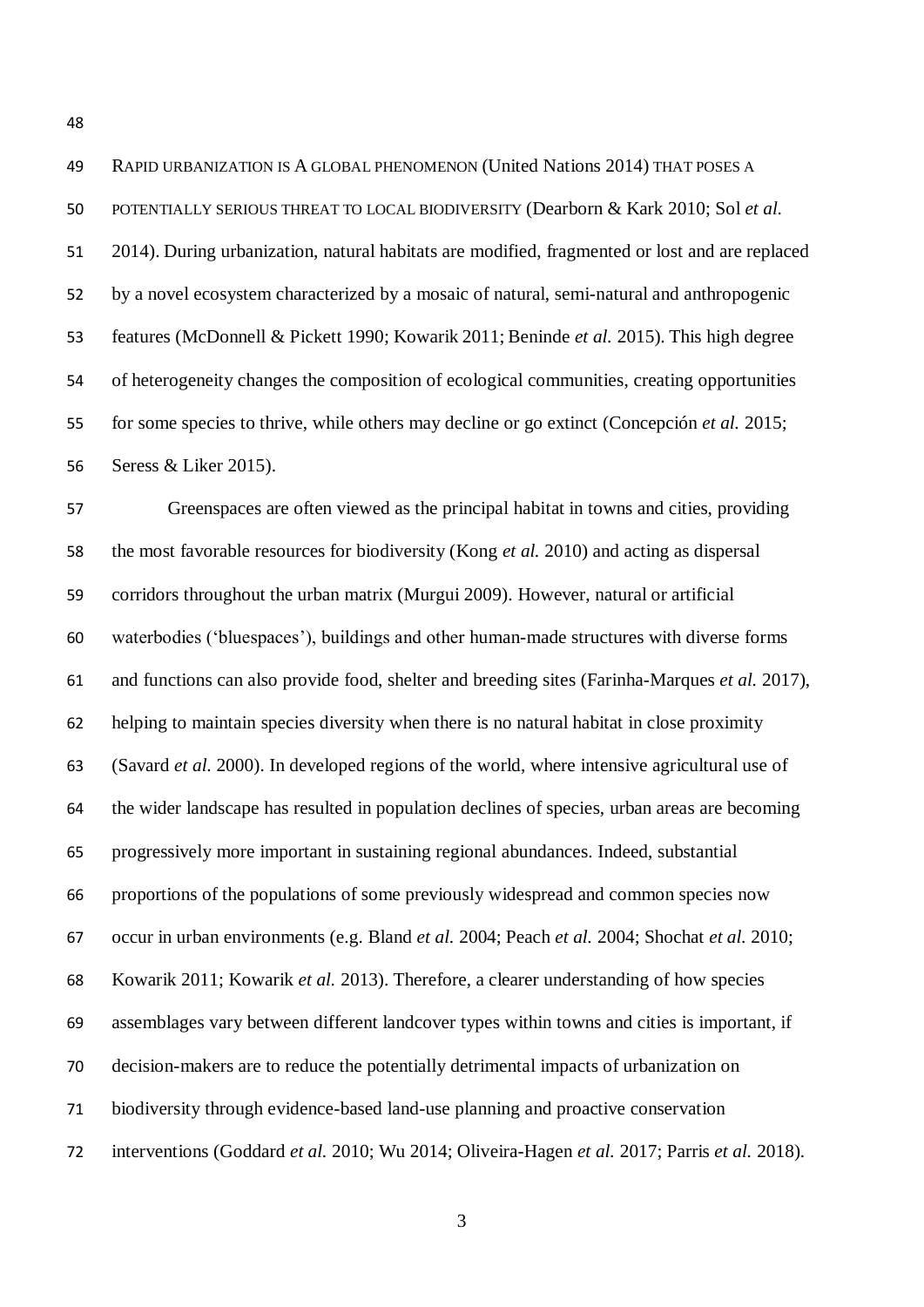| 73 | Birds are one of the most-studied taxonomic groups in urban areas, as they can be               |
|----|-------------------------------------------------------------------------------------------------|
| 74 | monitored inexpensively and are highly responsive to environmental change (Koskimies            |
| 75 | 1989; Gardner et al. 2008). As such, they are used extensively as bio-indicators of ecosystem   |
| 76 | health (Herrando et al. 2017). Avian communities in towns and cities can exist independently    |
| 77 | of neighboring rural ones (Chiari et al. 2010) and, in general, are typified by greater         |
| 78 | abundances but lower species richness than those in more natural habitats (Ortega-Álvarez $\&$  |
| 79 | MacGregor-Fors 2009). Nonetheless, most of the studies conducted on urban bird                  |
| 80 | communities to date have been located in the temperate zones of Europe, Canada and the          |
| 81 | USA (Ortega-Álvarez & MacGregor-Fors 2011). Moreover, many have primarily examined              |
| 82 | the conservation benefits of greenspace and vegetation (Fontana et al. 2011; Ferenc et al.      |
| 83 | 2014; Rupprecht et al. 2015), overlooking the contribution that urban bluespaces may play in    |
| 84 | harboring avian communities and species abundances (Andrade et al. 2018).                       |
| 85 | The Neotropics are highly biodiverse and undergoing rapid urbanization, yet there is a          |
| 86 | paucity of urban ecological studies undertaken in the region (Ortega-Álvarez & MacGregor-       |
| 87 | Fors 2011; Pauchard & Barbosa 2013). This is despite the fact that urbanization is likely to be |
| 88 | a contributing factor to species extinctions in the tropics (Laurance & Useche 2009).           |
| 89 | Neotropical towns and cities are often characterized by extreme social and economic             |
| 90 | inequality, which in turn, may relate to the distribution and quality of urban greenspace       |
| 91 | (Boulton et al. 2018). What little research there is on Neotropical urban birds has indicated   |
| 92 | that urbanization leads to reduced species richness (Reynaud & Thioulouse 2000; Amaya-          |
| 93 | Espinel et al. 2019), an increase in overall abundance (Reis et al. 2012; Amaya-Espinel et al.  |
| 94 | 2019), and larger populations of non-native species (Ortega-Álvarez & MacGregor-Fors            |
| 95 | 2011; Amaya-Espinel et al. 2019). However, very few studies have examined the bird              |
| 96 | communities associated with different types of greenspace and bluespace within towns and        |
| 97 | cities.                                                                                         |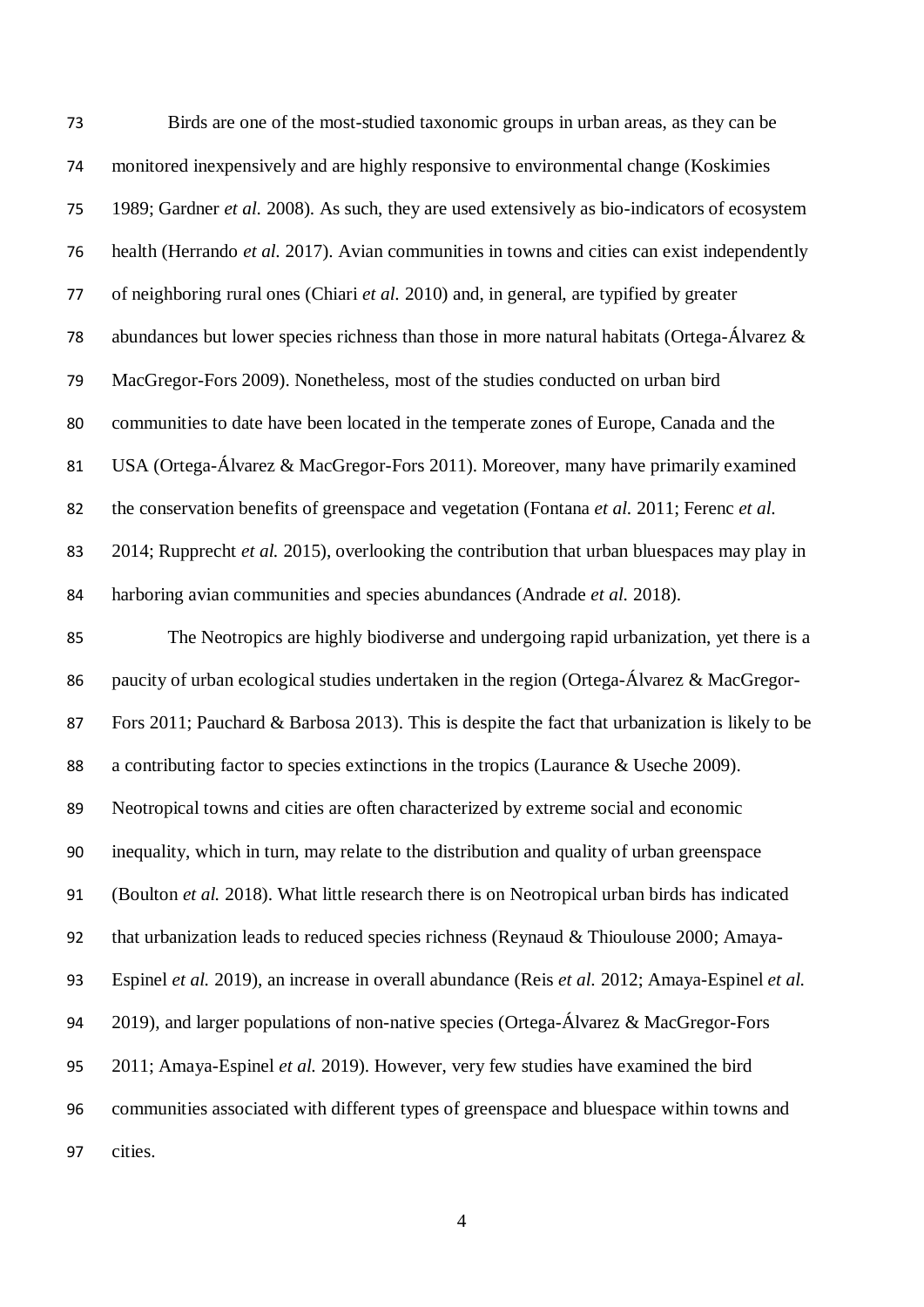Here, we assess how bird species detections vary across a range of urban landcover types in Georgetown, Guyana. Specifically, we examine differences in the number of bird detections, species richness and community composition among managed greenspaces (e.g. parks, cemeteries), unmanaged greenspaces (e.g. abandoned grazing sites, meadows, wastelands), waterways (e.g. canals, drainage ditches), coastline and built up areas within the urban boundary. We also conduct an indicator species analysis to determine whether specific species typify particular landcover types and investigate how dietary guild composition changes across the urban landscape. 

**METHODS**

 STUDY AREA. —This study was conducted in the city of Georgetown, the capital of Guyana, located on the North Atlantic coast of tropical South America, 6° N, 58° W (Fig. S1). The 111 human population was estimated to be ~118,000 in 2012 (Bureau of Statistics 2012), and the area extent of the city is ~70 km² (Edwards *et al.* 2005). Guyana has an average temperature of 26°C, and two rainy seasons during April-August and November-January (Edwards *et al.* 2005).

 Georgetown is situated in the Upper Amazonia/Guyana Shield 'major tropical wilderness area', which represents one of the most globally pristine terrestrial forest ecoregions (Cincotta *et al.* 2000). The city lies below sea level, interlaced by a network of canals and drains to prevent flooding, as well as a sea wall providing protection during high tide. (Edwards *et al.* 2005). Although Georgetown is situated in a country of high rainforest cover, the landscape surrounding the city is dominated by agriculture and the ocean, with the nearest primary forest approximately 35 km south. Landcover type within Georgetown varies from heavily urbanized (areas with a high density of multi-storied buildings) in the city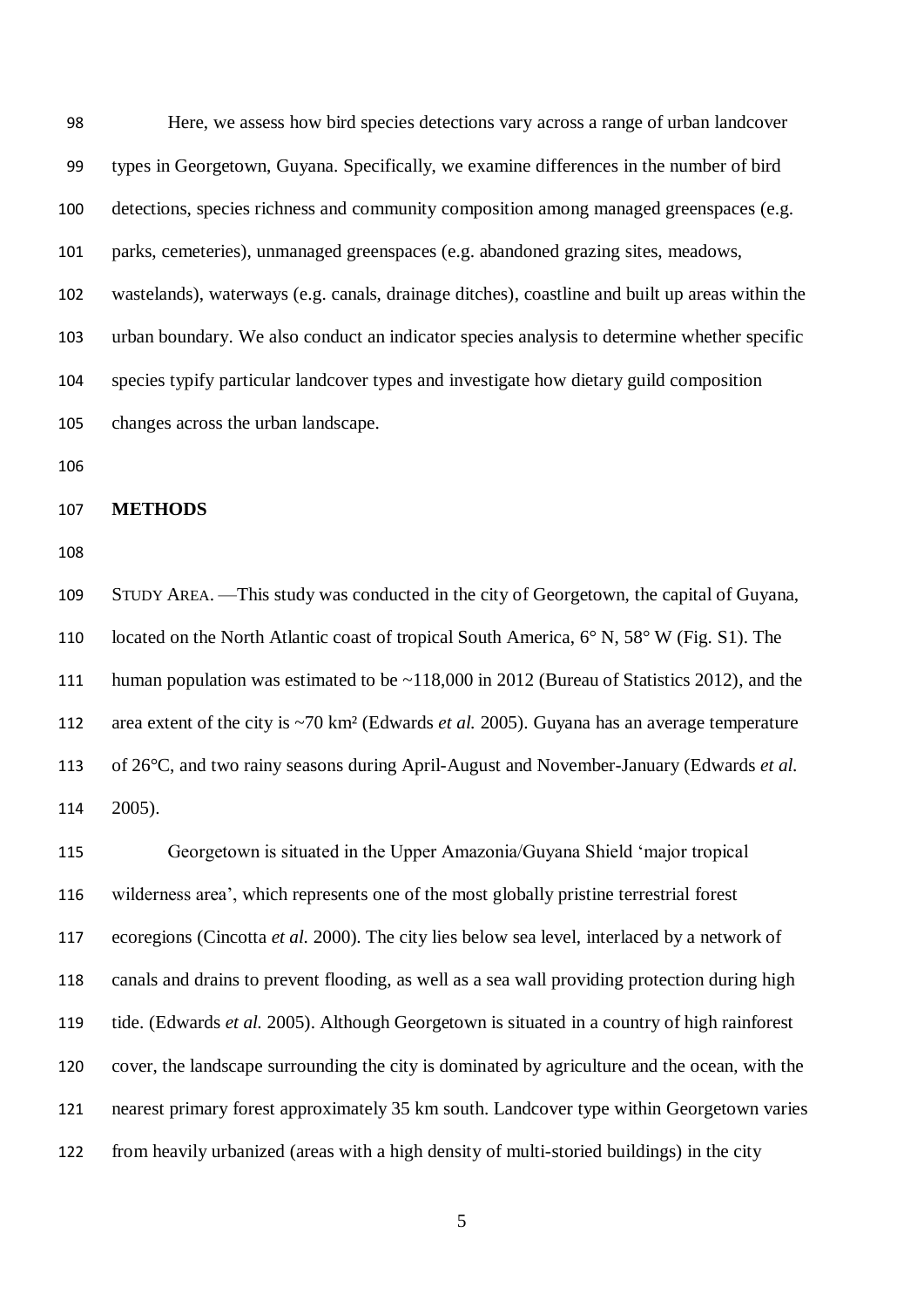center, to greenspace in the form of parks and grassland, and bluespace along canals and coast. Many residential houses in the city have private gardens that contain a diversity of vegetation, including fruit and flowering trees, as well as shrubs and grasses.

 SURVEY DESIGN.—During May and June 2017, the bird community of Georgetown was sampled across 114 point-count locations, 19 per landcover type, of which there were six (Fig. S1). The six landcover types were: 'managed greenspace', 'unmanaged greenspace', 'urban bluespace', 'coastal bluespace', 'dense urban' and 'sparse urban' (see Table S1 for 131 definitions). The point-count locations were determined by digitally overlaying a 250 m x 250 m grid over the city via GIS. The predominant landcover type within a 50 m radius buffer of every grid line intersection, and potential point count location, was evaluated using Google Earth 2017 satellite imagery and maps obtained from the local authorities. A random sample of point count locations for each landcover type was then generated. When we assessed a point count location on the ground, prior to conducting the bird surveys, we verified whether our landcover categorization was correct by ground truthing. If a point was inaccessible (e.g. it was private property and permission to survey was not granted, it was covered by a building), or incorrectly categorized, it was replaced with another from the random sample. All point count locations were at least 250 m apart from one another to ensure independence (Silva *et al.* 2015) and, to avoid potential edge effects, they were all more than 250 m away from the agricultural fields bordering the city (see Ikin *et al.* 2014). To describe the landcover type at each point count location, the percentage (%) ground-cover of a number of variables (Table 1) was assessed within a 50 m radius (matching that of the point count area – see below). We also recorded the presence or absence of fruiting and flowering trees (fruiting only, flowering only, both, or neither) which are likely to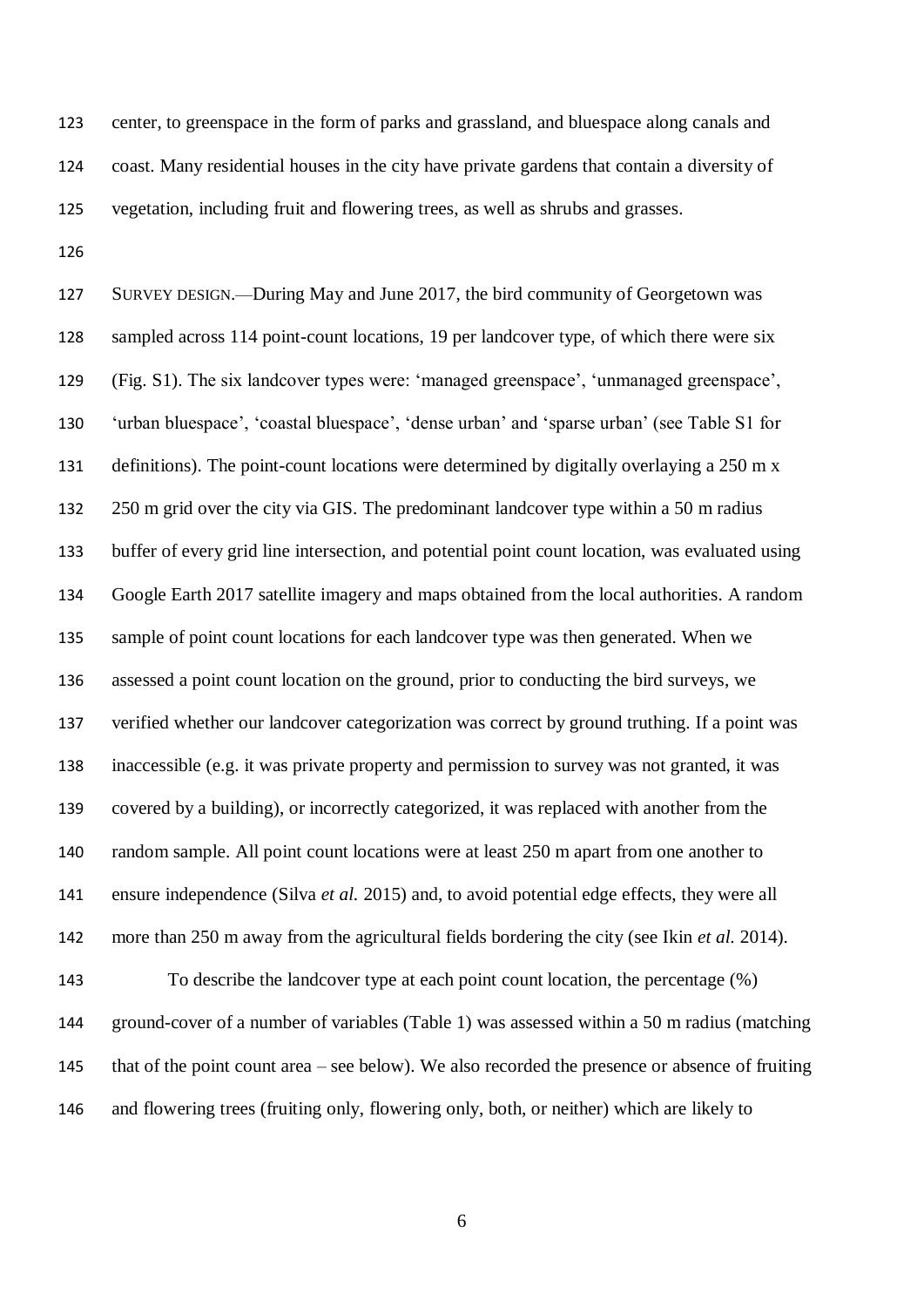147 influence bird communities, as each tree type offers different resources such as food and shelter (Jankowski *et al.* 2013).

 Each point count location was surveyed once on a clear day between 05:30 and 08:30 (Verner & Ritter 1986). All birds seen or heard within the 50 m radius were recorded during a 15-minute interval (O'Neal Campbell 2008). If birds were interacting with the landcover type, or flying within 25 m of the highest structure within the 50 m radius, they were recorded (Huff *et al.* 2000). Any individuals flying above this height threshold were not noted as they were deemed to be flyovers. Our bird taxonomy follows Remsen *et al.* (2019). STATISTICAL ANALYSES.—Species accumulation curves and their 95% confidence intervals were generated to investigate whether the sampling effort was sufficient to represent the bird community of Georgetown. Error was measured using the CHAO1 function (Chao 1984) in EstimateS 8.2.0, which calculates true estimated species diversity based on the number of rare species found in a sample (Colwell 2006). As point count locations that are geographically closer together may naturally harbor more similar communities than those further apart, we tested our dataset for spatial autocorrelation. We did this using a Mantel test to examine the Bray-Curtis coefficients of the bird communities against geographic distance, conducted in PC-ORD from 999 permutations. The test revealed that any effect of spatial autocorrelation was weak and non-significant (r=0.006; p=0.88), meaning that differences in assemblage patterns can be attributed reliably to landcover type. 168 We first  $log_{10}$  transformed the bird detection data, as is standard practice, when conducting community and ordination analyses (McCune & Grace 2002; Suarez-Rubio *et al.*

2011). To investigate differences in the bird communities between landcover types, we

conducted non-metric multi-dimensional scaling (NMDS; Shepard 1962) from Bray-Curtis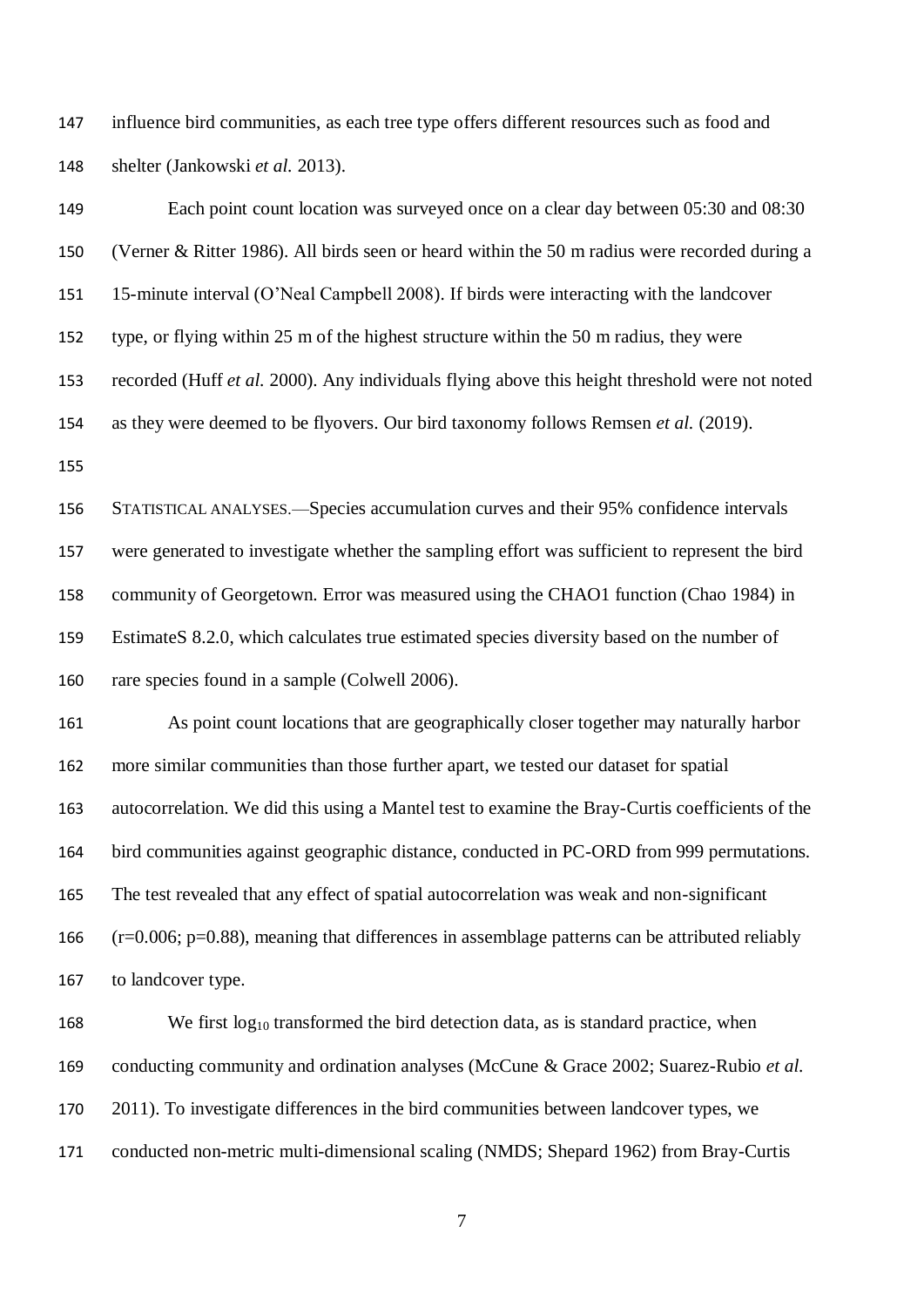dissimilarity coefficients of the number of detections per species in each point count location. The NMDS was conducted in PC-ORD v6.0 (McCune & Mefford 1999). A final ordination of minimum stress on two axes was generated through a random starting configuration of 500 iterations, split into 250 runs of both randomized and real data (Bicknell *et al.* 2014). Kendall's tau rank correlation coefficient (McCune & Grace 2002) was used to assess the strongest associations between landcover variables and the bird community. We undertook this procedure twice, once with all point count locations included, and once with the coastal bluespace sites removed. The latter was done to facilitate closer visual inspection of the remaining data.

 To assess whether the bird communities were statistically different between landcover types, we used a multi-response permutations procedure of Euclidean distances (MRPP; McCune & Grace 2002) between the number of detections per species in each landcover. This was also carried out in PC-ORD. The analysis was repeated three times: first with the entire assemblage included in the dataset, second with species removed if they only occurred once and, finally, with species removed if they occurred twice or less. All three approaches gave consistent results and, therefore, the results are reported for the entire assemblage.

 Kruskal-Wallis H tests in IBM SPSS Statistics (version 24) were used to determine whether the proportional coverage of each landcover variable differed across the landcover types. 'Coastal bluespace' was dominated by the landcover variable '*ocean*', which was observed only in this landcover type and thus excluded from analyses. *Post-hoc* pairwise comparisons between landcover types were conducted using Dunn's (1964) procedure for Bonferroni corrections.

 Each species was grouped according to its primary dietary guild, according to Restall *et al.* (2006): piscivore, carnivore, frugivore, granivore, insectivore, omnivore and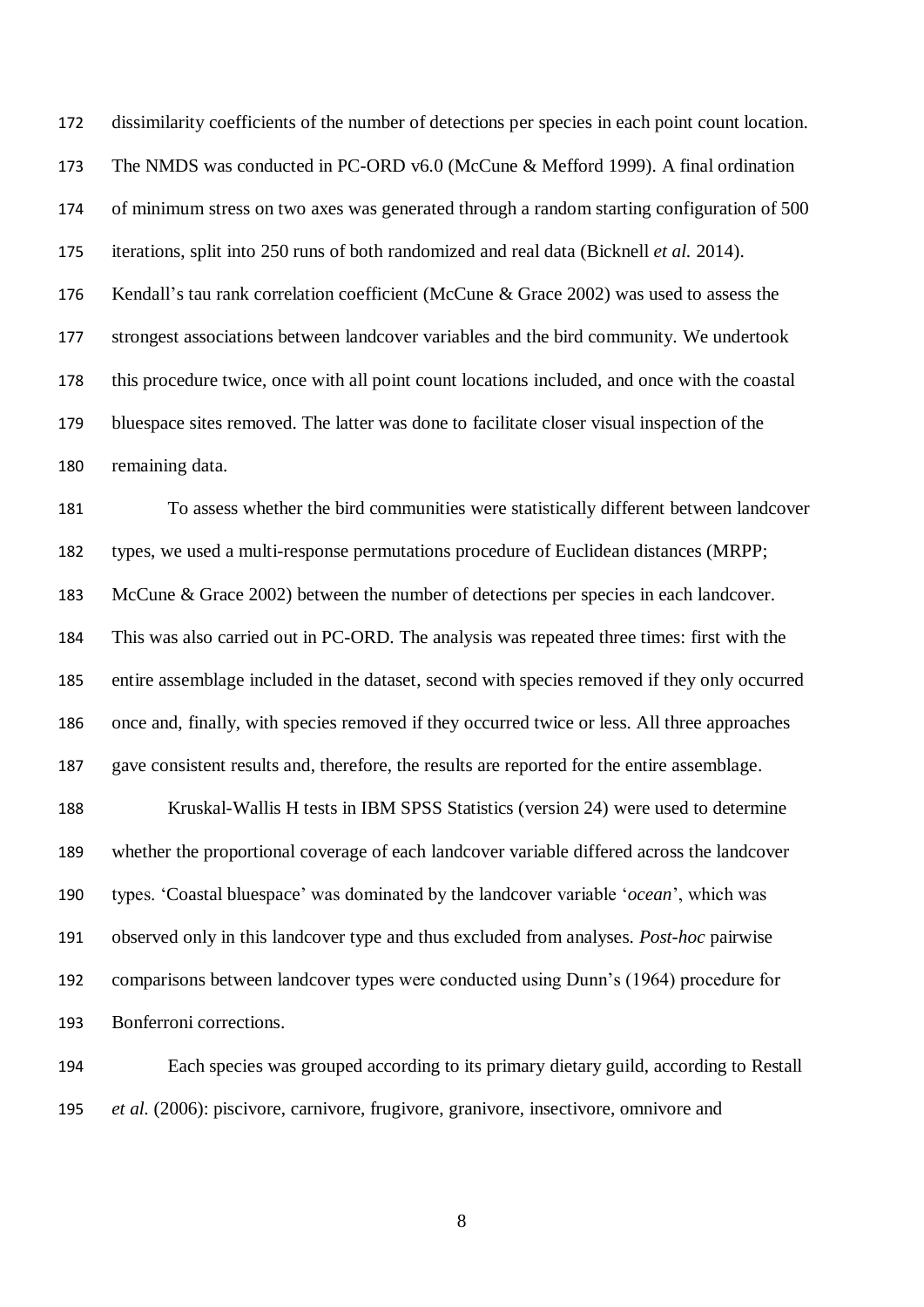nectarivore. To examine whether the number of species from each dietary guild varied across landcover types we conducted Kruskal-Wallis H tests.

 Indicator species analyses (IndVal) in PC-ORD were used to identify species that typify the bird communities associated with the six broad landcover types, following the method described in Dufrêne and Legendre (1997). An indicator value was assigned to each species as a result of a random reallocation process (4999 permutations), and these were then tested for significance using a Monte Carlo procedure, with species considered indicators if this was significant (*p* < 0.05). High indicator values reflect both high abundance and prevalence within a landcover type; *p*-values represent the probability of a similar observation relative to a randomized dataset. Species that occurred in all landcover types were excluded from the analysis as they are ubiquitous.

#### **RESULTS**

 LANDCOVER TYPES.—There were significant differences in the percentage ground-cover of eight of the 10 landcover variables occurring across the six landcover types (Table S2; Fig. 1). None of the landcover variables differed between managed and unmanaged greenspaces, both of which were dominated by vegetation (Fig. S2). Sparse urban was the only landcover type that contained fruiting and/or flowering trees in all point count locations (Fig. S3), while coastal bluespace point locations did not support any fruiting or flowering trees.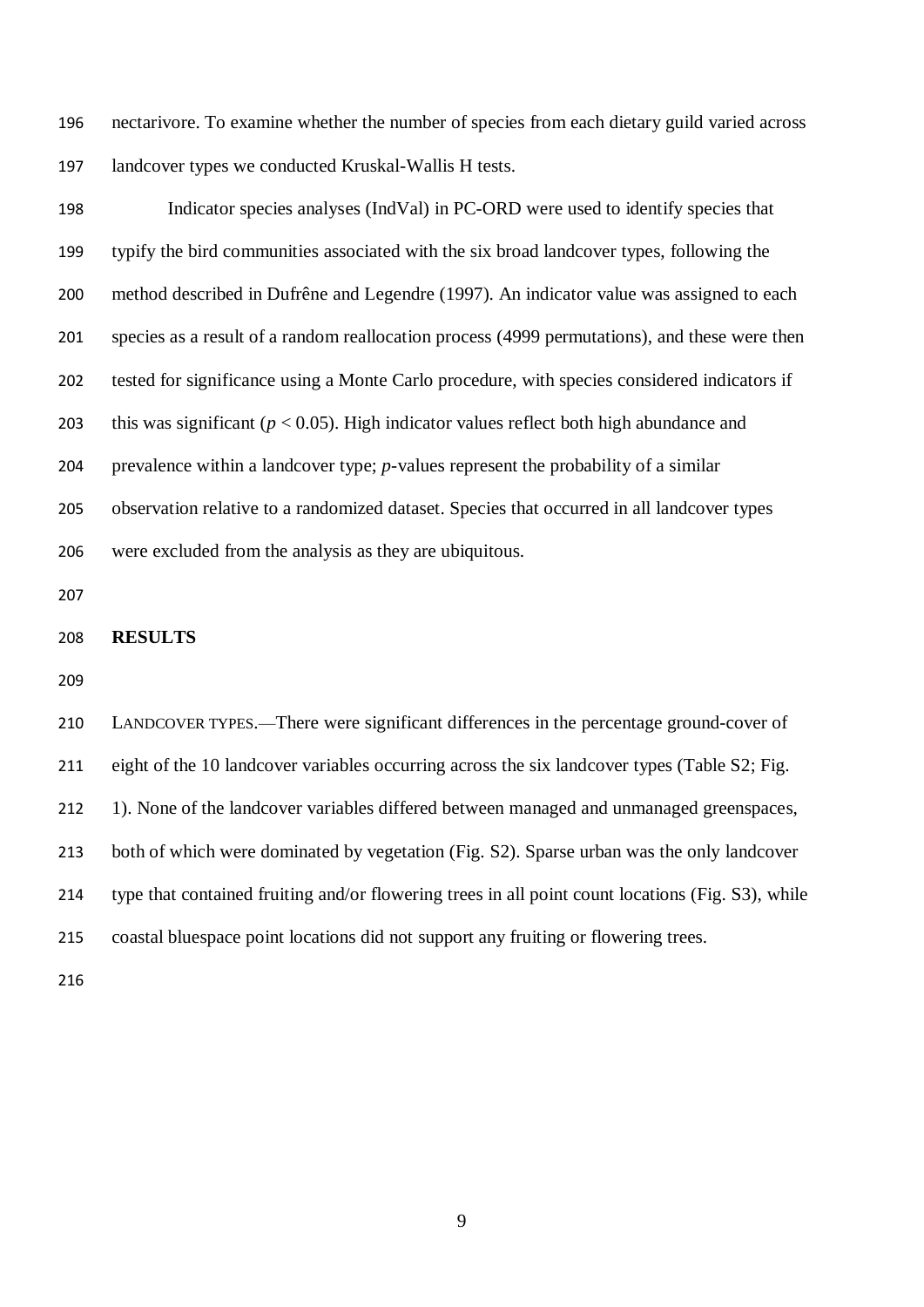BIRD COMMUNITIES.—Across the 114 point count locations, 3,408 detections from 98 bird species were recorded (Table S3). The overall species accumulation curve tended toward an asymptote, indicating that sampling effort was sufficient, and the 95% confidence intervals of estimated species richness overlapped with the observed species richness (Fig. S4). In 221 Georgetown, we recorded over 10% of Guyana's total avian species. The landcover type with 222 both the highest bird species richness and detections was managed greenspace, followed by urban bluespace (Table 2). The lowest species richness was observed in coastal bluespace, while the lowest detections were recorded in the dense urban landcover. Six species were found in all six landcover types and accounted for 23% of all individuals recorded (Fig. 2): greater kiskadee (*Pitangus sulphuratus*), rock pigeon (*Columba livia*), ruddy ground dove (*Columbina talpacoti*)*,* gray-breasted martin (*Progne chalybea*), blue-gray tanager (*Thraupis episcopus*) and shiny cowbird (*Molothrus bonariensis*).

 The 2-dimensional NMDS ordination with minimal stress accounted for 64% (Fig. 3A) and 54% (Fig. 3C) of the variability in the bird data (with and without the inclusion of coastal bluespace point count locations respectively). This, in combination with the MRPP, showed that the bird communities differed significantly between landcover types (global 233 MRPP:  $p < 0.001$ ). The assemblage in the coastal bluespace was significantly different from all other landcover types. The differences between landcover types remained, even when the procedure was repeated with coastal bluespace removed (global MRPP with coastal 236 bluespace removed  $p < 0.001$ ). Pairwise comparisons of the bird communities within landcover types revealed statistically significant differences between 12 of the 15 landcover type pairings (Table 3). Plotting vectors of the landcover variables revealed that NMDS axis 1 was significantly associated with *Ocean* and *Tree*, while axis 2 was correlated with *Shrub*, *Building* and *Road* (Fig. 3B; Table S4).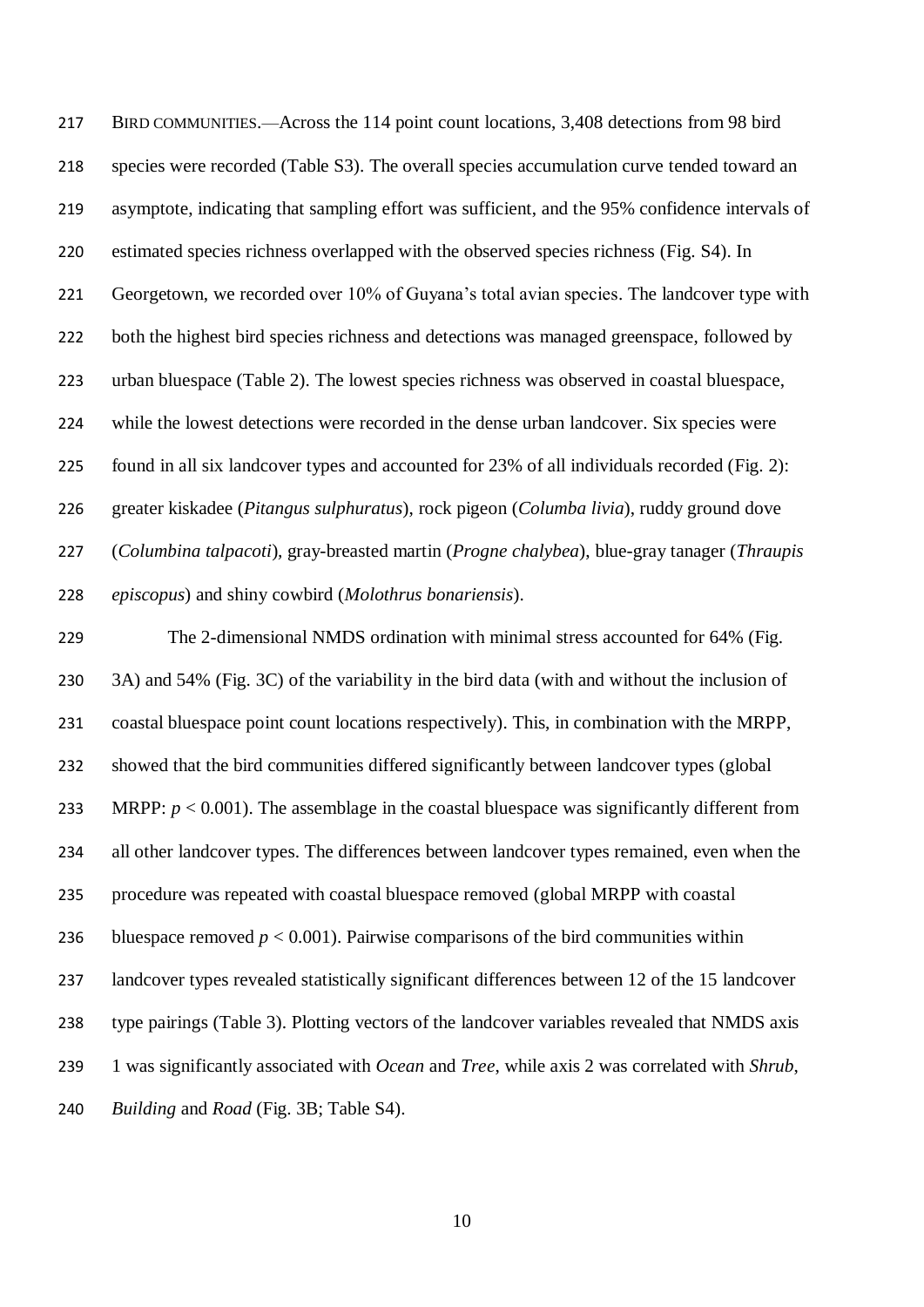Insectivorous species were the most abundant, accounting for at least 40% of birds in each landcover type (Fig. 4), and there were significant differences between the median number of species in each dietary guild across the six landcovers (Table S5). No significant differences in dietary guild composition were found between managed greenspace and urban bluespace, managed greenspace and unmanaged greenspace, and dense urban and sparse urban landcover types.

 Indicator species were identified for each landcover type (Fig 3B; Table 4). The number per landcover type ranged from one indicator species for sparse urban, through to 12 for the coastal bluespace.

#### **DISCUSSION**

 As urbanization is progressing rapidly throughout the biodiverse Neotropics (Pauchard & Barbosa 2013), research on biodiversity assemblages in the urban areas of this region is growing increasingly important to inform local conservation priorities (Socolar *et al.* 2016). Our study, one of only a few with an urban focus conducted in the Neotropics, demonstrates that many species are found within towns and cities, and reaffirms that urban bird assemblages are influenced by landcover type (Villegas & Garitano-Zavala 2010; Fontana *et al.* 2011; de Toledo *et al.* 2012; Pellissier *et al.* 2012; Kang *et al.* 2015; Leveau & Leveau 2016; MacGregor-Fors *et al*. 2016; Dale 2018; Amaya-Espinel *et al.* 2019). As the majority of land around Georgetown is agricultural, drawing comparisons with bird communities inhabiting natural landcovers in close proximity to the city was not possible. However, our study detected 98 species, more than half the number detected via point counts in the primary forests of Iwokrama in central Guyana (Bicknell *et al.* 2015). Indeed, we recorded over 10% of Guyana's bird species in the city of Georgetown, including one endemic to the Guianas,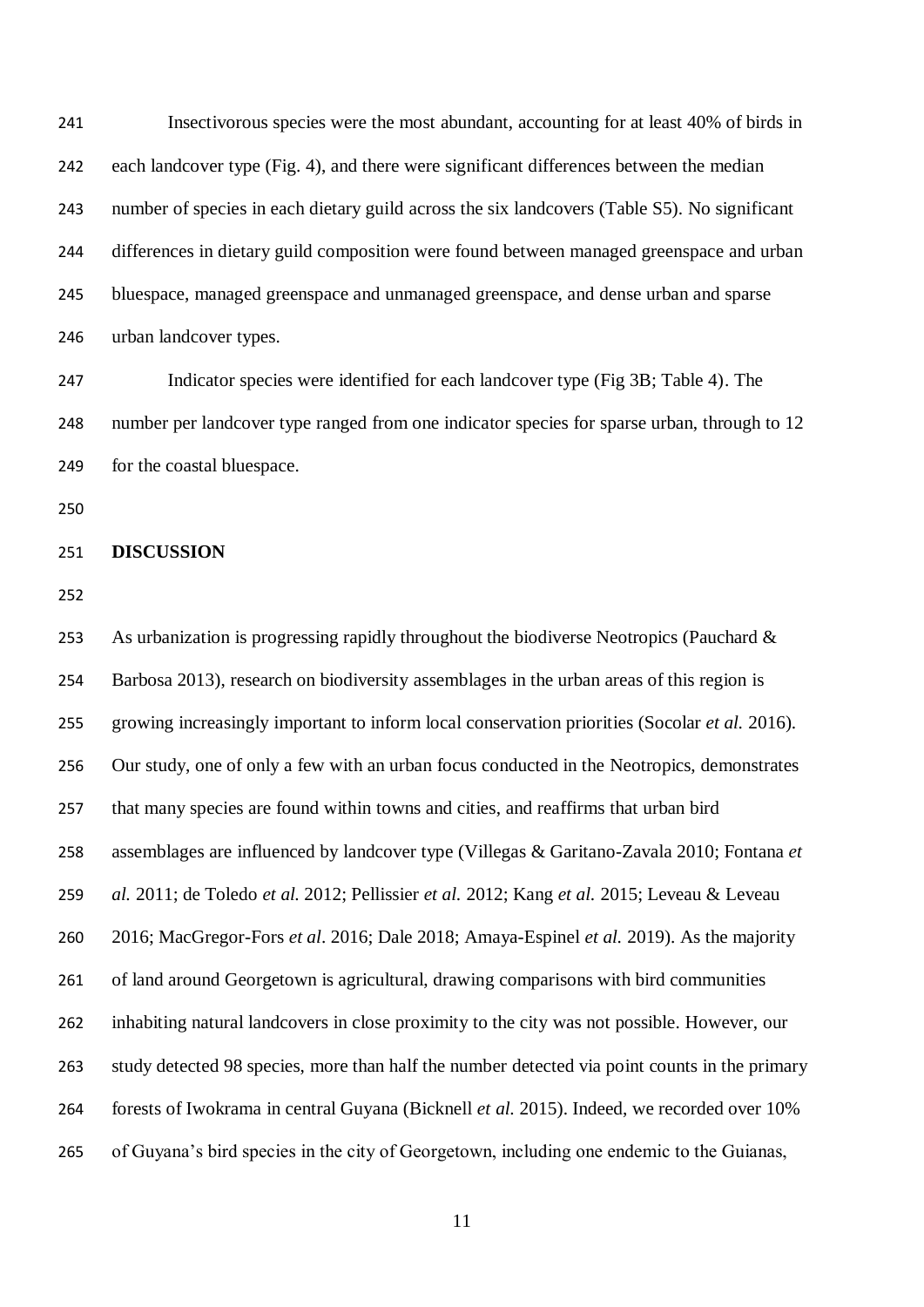the blood-colored woodpecker (*Veniliornis sanguineus*), and the IUCN Near Threatened semipalmated sandpiper (*Calidris pusilla*) (Braun *et al*. 2007; IUCN 2018). Urban landscapes in the Neotropics can, therefore, provide suitable habitat for high bird diversity and species of conservation concern (Beninde *et al.* 2015). By using the same bird survey techniques within each landcover, we could compare their relative contributions to avifauna of Georgetown. Although the landcover variables and bird community composition showed some levels of similarity across landcover types, they differed significantly between six different landcover types, with urban greenspaces and bluespaces being the most diverse.

 Georgetown is heterogeneous in form, comprising a mosaic of greenspaces, built up areas and waterways. Our results clearly demonstrate that landcover type can influence bird abundance and community composition, and a range of landcover types in a city is key to maximizing species richness (Kowarik 2011). Greenspaces are generally expected to be the most important landcover type for urban biodiversity because they often have the highest tree cover (Rupprecht *et al.* 2015; Ferenc *et al.* 2014). Indeed, Georgetown's managed greenspaces are the most species rich and have greater numbers of detections. This finding is consistent with two other urban bird studies conducted in the Neotropics (e.g. Carbó-Ramírez & Zuria 2011; MacGregor-Fors *et al.* 2016). Sufficient amounts of vegetation, such as trees and shrubs, are thus integral to maintaining diverse urban bird communities, and efforts should be made to protect existing greenspaces from development (Sandström *et al.* 2006). However, variables that were not characterized in this study, such as greenspace patch area, proximity of landcovers to the city centre, and vegetation structure, could also influence avian diversity in the landcover types assessed (Khera *et al.* 2005). For example, Sandström *et al.* (2006) demonstrated that greenspaces further from the city centre, were more species rich than those located in the city centre.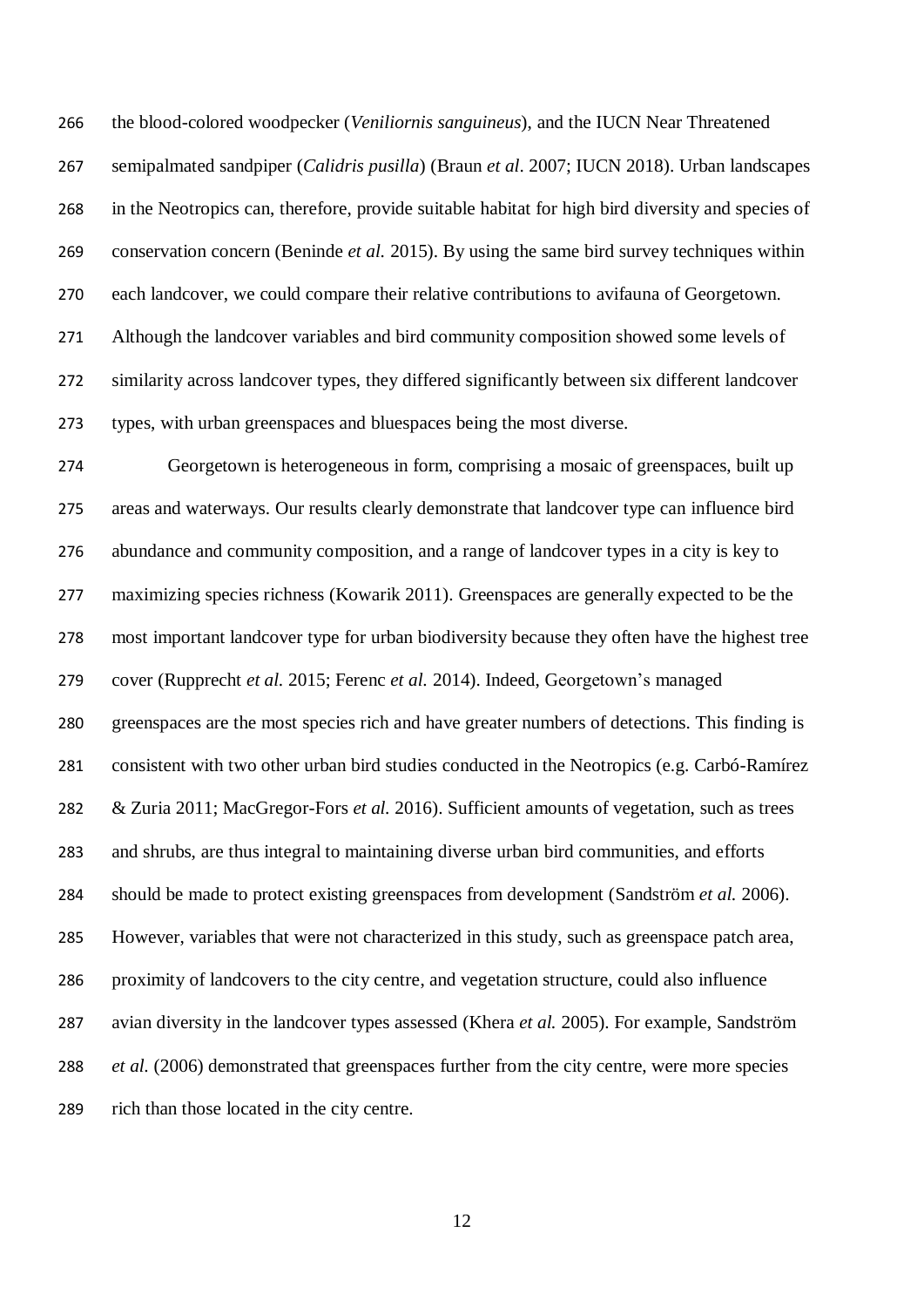Georgetown's canal network is interlaced through areas of relatively low species diversity (i.e. dense urban and sparse urban landcovers), yet our results highlight that urban bluespaces had a bird community with a similar species richness and number of detections to that of managed greenspace. There have been a number of studies that have found evidence of an increase in the number of individuals in more urbanized sites (Seress & Liker 2015; Mikami & Mikami 2014). However, this was not the case in our study. The low number of birds detected in the dense landcover type may reflect bird preference for the bluespaces that dissect the city, and that Georgetown has a relatively low number of invasive species. Although the canals in the city may be subject to relatively high anthropogenic pressure, the presence of a diverse avian community is encouraging, particularly as waterbird populations are declining globally (Wetlands International 2012). These waterbird species (e.g. wattled jacana, pied water tyrant and limpkin, *Aramus guarauna*) use the waterways for food, shelter, nesting sites and breeding (Ma *et al.* 2010). Likewise, vegetation along the canal banks appears to be important for species usually found in forests (e.g. roadside hawk, violaceous euphonia, *Euphonia violacea,* and yellow oriole*, Icterus nigrogularis*) (Scott *et al.* 2003; Fletcher & Hutto 2008). This finding concurs with those reported in Domínguez-López & Ortega-Álvarez (2014) and López-Pomares *et al.* (2015), suggesting that riparian corridors can facilitate species movement and support populations within urban landscapes. As such, we strongly encourage urban planners, both locally and regionally, to recognize the potential of urban waterways for bird conservation in towns and cities. In contrast, the coastal bluespace landcover type had the lowest bird species diversity, but was distinct from the rest of Georgetown's bird community because it was home to maritime species not found in any of the other landcover types.

 As expected, landcover types dominated by roads and buildings had lower species richness than those with greater vegetation cover (Tratalos *et al.* 2007; Gagné & Fahrig 2011;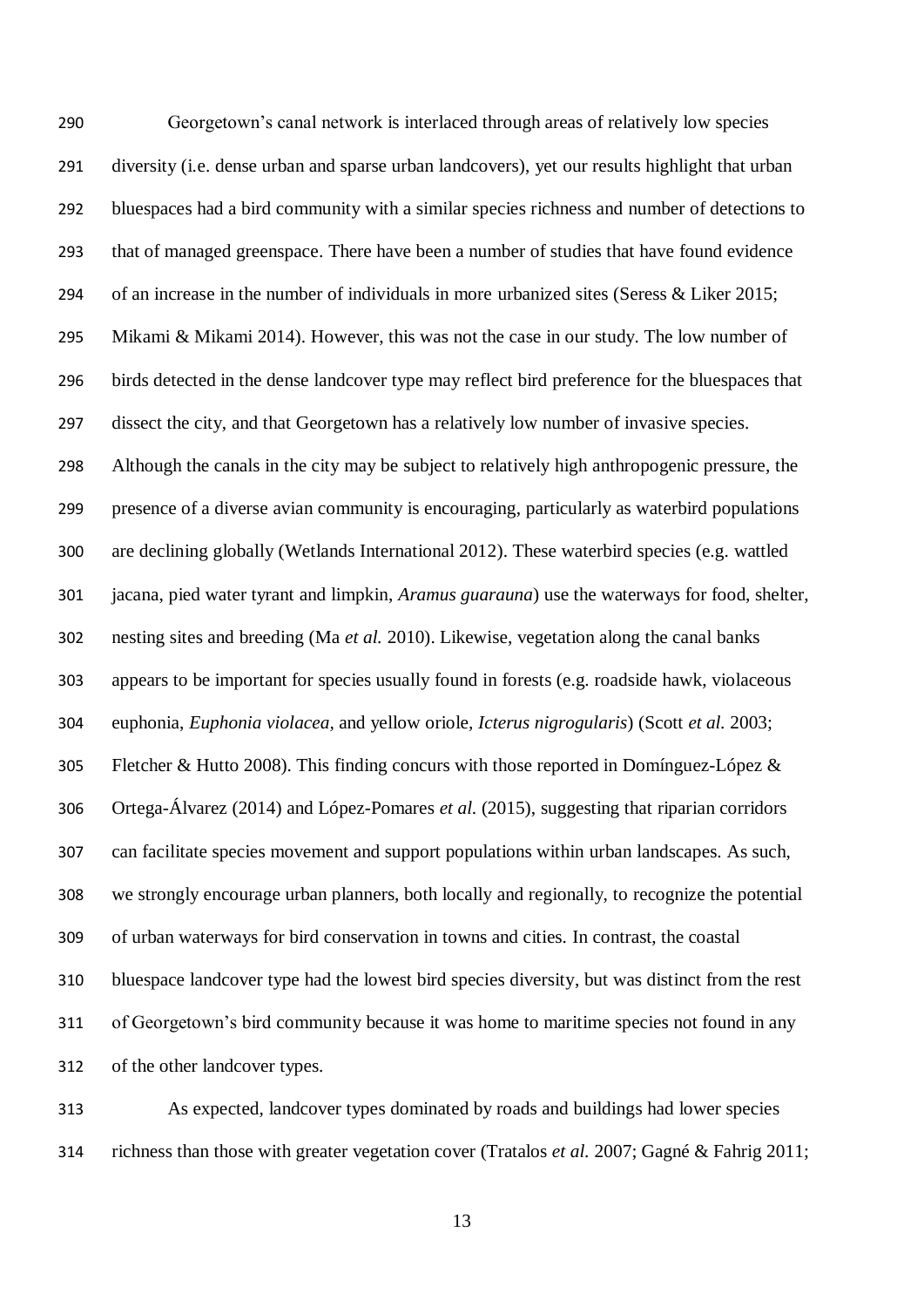Silva *et al.* 2015). The relatively lower levels of diversity may additionally reflect the intensity of human activities and pollution, which represent a hazard to species sensitive to such disturbances (Herrera-Duenas *et al.* 2014). The limited variety of feeding resources available in the dense urban landcover, as highlighted by the low percentage of fruiting and flowering trees, may have promoted the over dominance of generalist species that are tolerant to anthropogenic disturbance (e.g. the invasive rock pigeon, and native carib grackle, *Quiscalus lugubris*) (Dunn *et al.* 2006). Increasing urbanization, specifically the replacement of natural habitat with built-up features and the development of human-related infrastructures, globally may continue to favor generalist species over specialist species, which are susceptible to significant changes in their environment (Devictor *et al.* 2007). Furthermore, it is possible that urban pressures are causing some of the landcovers assessed in this study to become an ecological trap (Garmendia *et al.* 2016). We cannot, however, determine whether or not this is the case, as we only recorded numbers of detections and have not examined variables such as breeding success. Where this has been studied explicitly elsewhere in the world, authors have concluded that urban habitats do not act as ecological traps for their study species (e.g. northern cardinal, *Cardinalis cardinalis*, & northern mockingbird, *Mimus polyglottos*) (Leston & Rodewald 2006; Stracey & Robinson 2012). Species from all dietary guilds were observed in almost every landcover type. Omnivorous and granivorous species, such as the rock pigeon (Dunn *et al.* 2006), are known to be successful at adapting to urban landscapes, due to the relative abundance of food resources (e.g. human refuse) (Kark *et al.* 2007; Croci *et al.* 2008; Møller 2009). This plasticity is also epitomized by species from other dietary guilds; for example, the insectivorous greater kiskadee (Echeverria & Vassallo 2008) and frugivorous blue-gray tanager (Sanz & Cuala 2015), both recorded in our research. Indeed, where more heavily frugivorous bird species are absent in urban areas, the greater kiskadee can also be an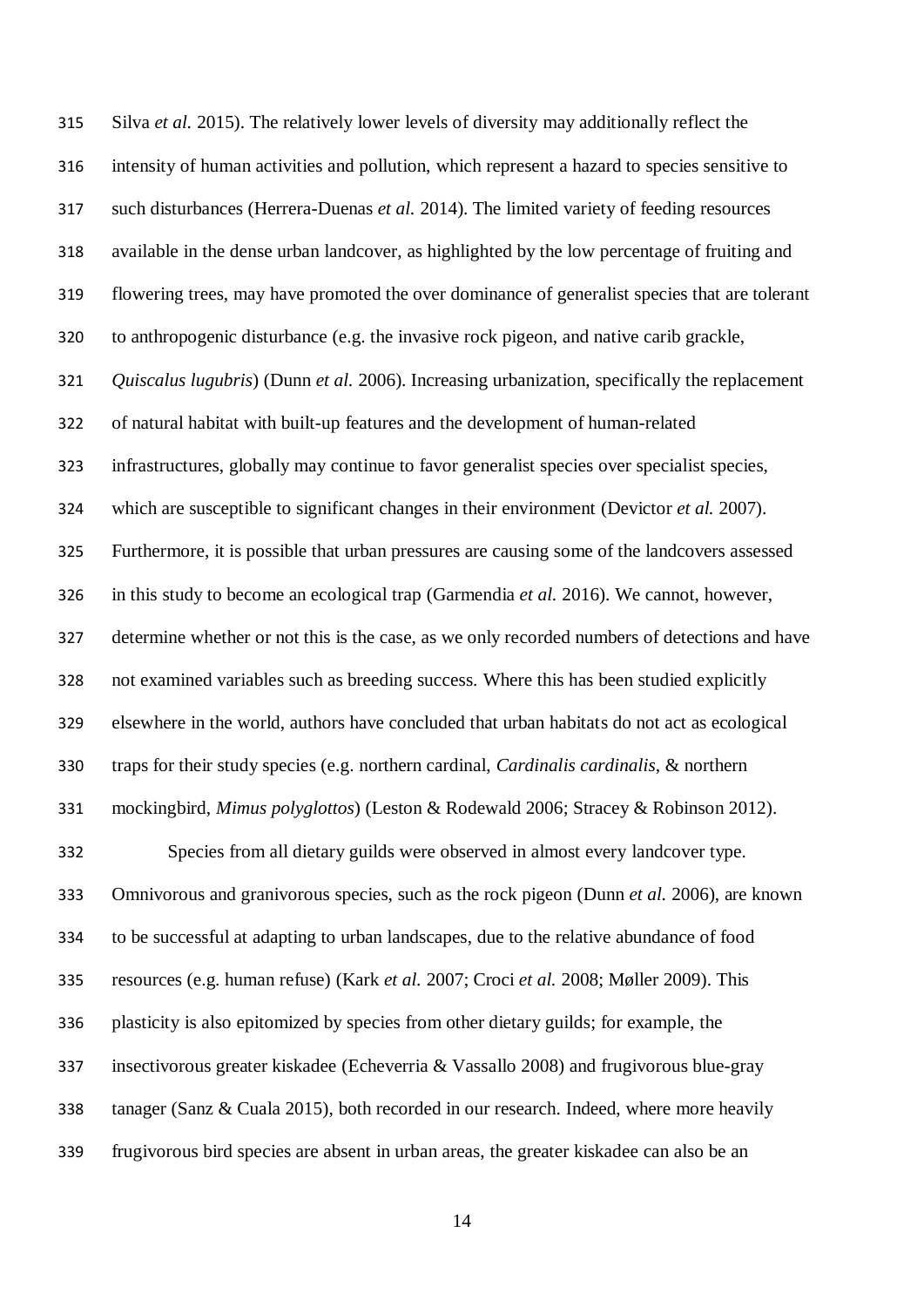important seed disperser (Emer *et al*. 2018). However, in accordance with another Neotropical urban bird study (Reynaud & Thiolouse 2000), insectivorous species were the most numerous in Georgetown. This is likely to be because of the fruiting and flowering trees occurring across the city which are typically rich in arthropods (Vehviläinen *et al.* 2008), and because of the insect communities associated with the many waterways. Moreover, insectivorous bird species prefer edges (Helle 1983), which characterize most urban landscapes (Alberti 2005). Nonetheless, Glennon & Porter (2005) assert that the development of a human-dominated matrix negatively affects insectivorous species. O'Connell *et al.* (2000) attribute this negative effect to the loss of specific feeding opportunities as a result of greater disturbance. Therefore, if development of Georgetown intensifies, leading to canal culverting or tree removal, it is probable that insectivorous bird species will decline. Additionally, urban areas offering increased feeding opportunities may act as a sink for species from the surrounding rainforest (Schreiber & Kelton 2005).

 Indicator species analysis identified landcover type preferences for 29 of the bird species recorded in Georgetown, from across different dietary guilds. This could be driving avian species richness in the city (Tews *et al.* 2004). Species with high indicator values for urban bluespace landcover, such as wattled jacana and pied water tyrant*,* were uncommon or absent from built up areas containing little to no freshwater, further suggesting that these species heavily rely on the canal system in the city. The high number of indicator species found in the coastal bluespace landcover, all of which were seabirds, can be attributed to coastal habitat preference of these species. Furthermore, in accordance with our findings, snowy egret and whimbrel have been previously recorded having a strong association with coastal urban habitats (Seigel *et al.* 2005; Tejera & Rodríguez 2014). Aside from coastal bluespace, the managed greenspace landcover had the highest number of indicator species, including tropical kingbird and cattle egret, both of which have previously been observed in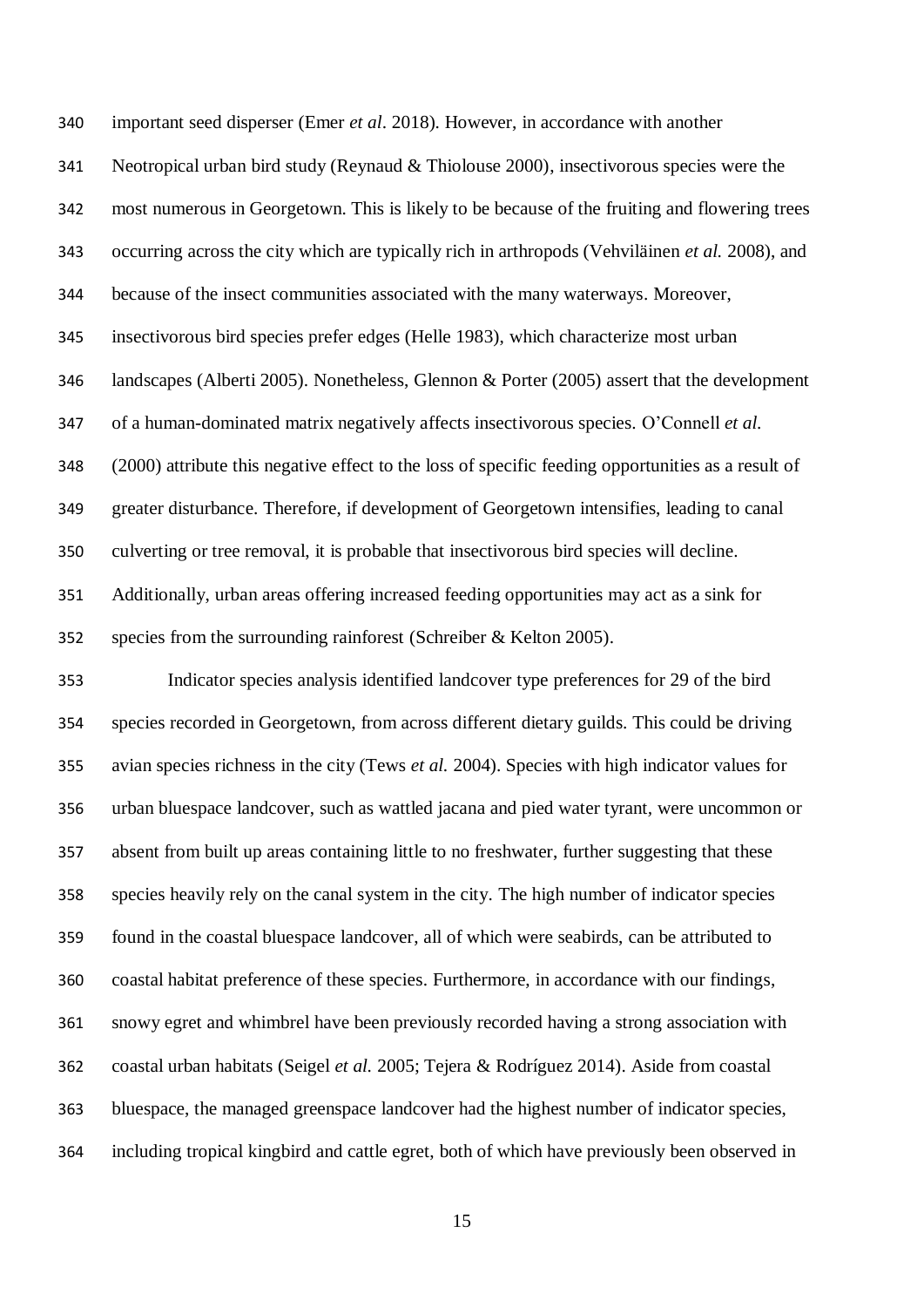urban greenspaces (Phalen *et al.* 2010; Leveau & Leveau 2016). Moreover, the high indicator value of blue-black grassquit within unmanaged greenspace is not surprising, given that they are typically found within high grass and scrubland throughout the Neotropics (Wilczynski *et al.* 1989).

 Studies such as this are useful within the wider context of growing anthropogenic pressure on tropical ecosystems and the urgent calls being made to take action to prevent biodiversity collapse (Barlow *et al.* 2018). As a coastal settlement, Georgetown is highly susceptible to the threat of sea level rise as a result of climate change. Damage to urban infrastructure, permanent inundation and shifts in salinity gradients as a result of flooding, will probably alter the landcover type quality, putting bird communities under increasing pressure to adapt to these changes (Solecki & Marcotullio 2013).

 Both species and landcover information should be integrated into urban land-use planning processes to maximize bird conservation in the rapidly urbanizing Neotropics. As urban bird species richness is influenced by both local and landscape characteristics (Savard *et al.* 2006), generating an integrated, but differentiated management plan for Georgetown's landcover types could prove a useful tool for maintaining native birdlife. Enhancement of biodiversity in towns and cities can improve the quality of life of urban residents and, in turn, increase support for biodiversity conservation (Soga *et al.* 2016; Schebella *et al.* 2019). This is particularly important for Georgetown and other coastal cities located in relatively pristine ecoregions like the Guiana Shield (Mittermeier *et al.* 2011), where the adverse effects of urbanization and climate change on bird communities are likely to increase dramatically in the coming decades (de Toledo *et al.* 2012: Solecki & Marcotullio 2013).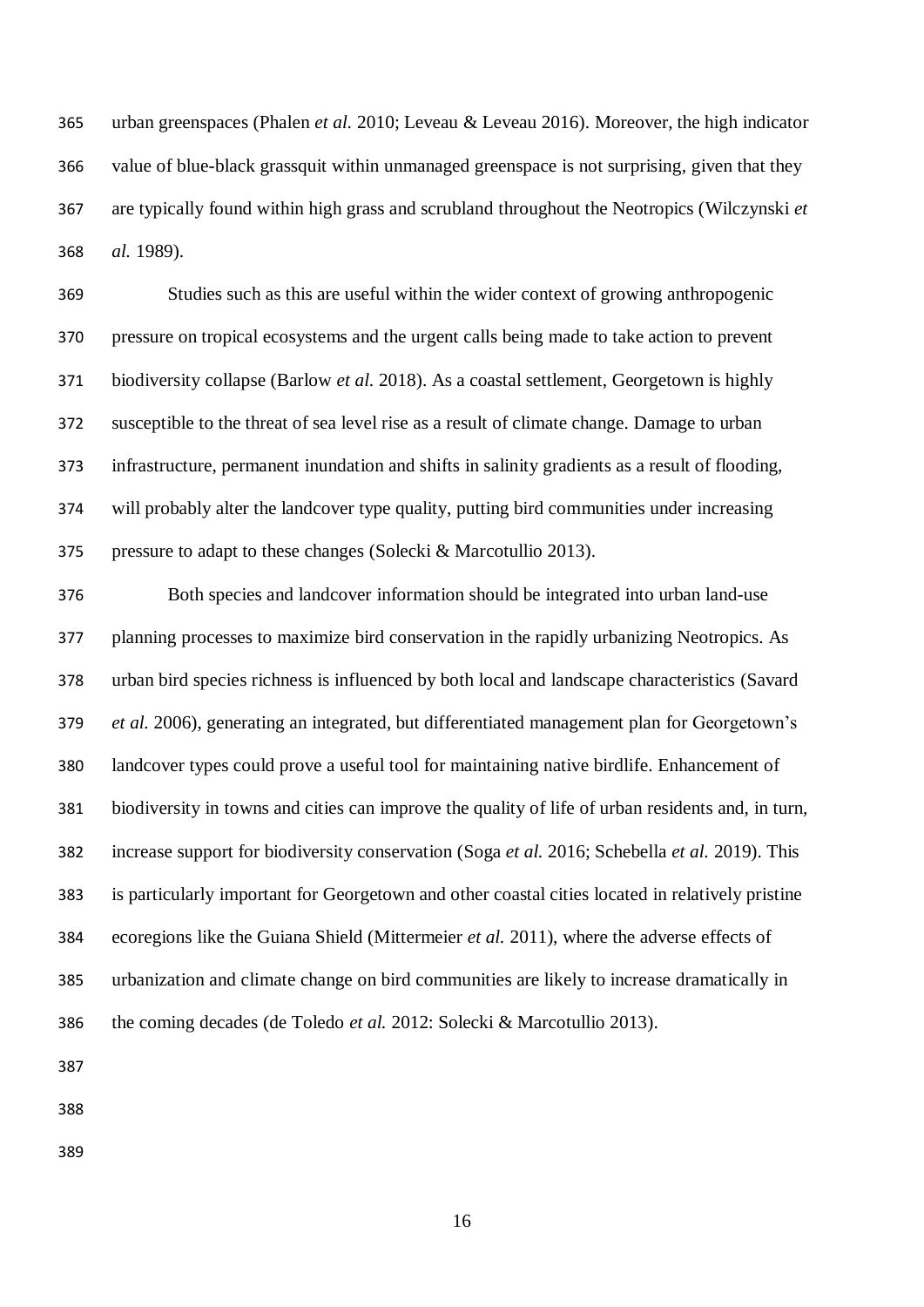#### **ACKNOWLEDGEMENTS**

- We thank Brian O'Shea for useful discussions, Leon Moore who provided invaluable field
- assistance, and Annalise Bayney and Denise Fraser of Guyana's Protected Areas Commission
- (PAC) for providing logistical help and work space. JCF was supported by grants from the
- Royal Geographical Society (with the Institute of British Geographers) Dudley Stamp
- Memorial Award, Gilchrist Educational Foundation, and the UK Economic and Social

Research Council (ESRC scholarship ES/J500148/1).

#### **DATA AVAILABILITY STATEMENT**

The data used in this study will be archived at the Dryad Digital Repository upon acceptance.

#### **LITERATURE CITED**

- 
- ALBERTI, M. 2005. The effects of urban patterns on ecosystem function. Int. Reg. Sci. Rev. 28: 168-192.
- AMAYA-ESPINEL, J. D., M. HOSTETLER, C. HENRÍQUEZ, AND C. BONACIC. 2019. The influence
- of building density on Neotropical bird communities found in small urban parks. Landsc. Urban Plan. 190: 103578.
- ANDRADE, R., H. L. BATEMAN, J. FRANKLIN, AND D. ALLEN. 2018. Waterbird community
- composition, abundance, and diversity along an urban gradient. Landsc. Urban
- Plan. 170: 103-111.
- ANGOLD, P. G., J. P. SADLER, M. O. HILL, A. PULLIN, S. RUSHTON, K. AUSTIN, E. SMALL, B.
- WOOD, R. WADSWORTH, R. SANDERSON, AND K. THOMPSON. 2006. Biodiversity in
- urban habitat patches. Sci. Total Environ. 360: 196-204.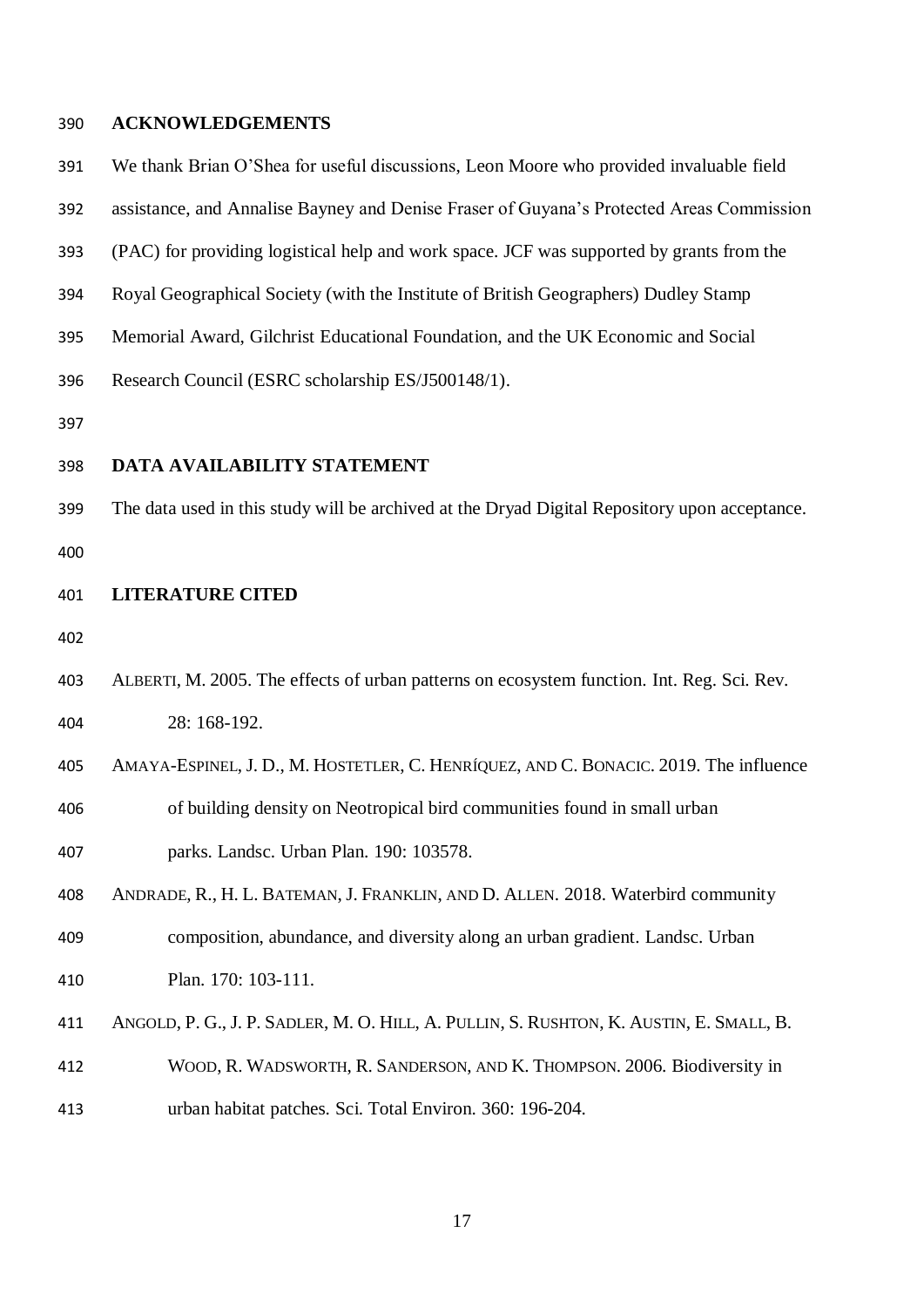| 414 | 1 BARLOW, J., F. FRANÇA, T. A. GARDNER, C. C. HICKS, G. D. LENNOX, E. BERENGUER, L. |  |  |  |  |  |  |  |  |
|-----|-------------------------------------------------------------------------------------|--|--|--|--|--|--|--|--|
|-----|-------------------------------------------------------------------------------------|--|--|--|--|--|--|--|--|

- CASTELLO, E. P. ECONOMO, J. FERREIRA, B. GUÉNARD, AND C. G. LEAL. 2018. The future of hyperdiverse tropical ecosystems. Nature 559: 517-526.
- BENINDE, J., M. VEITH, AND A. HOCHKIRCH. 2015. Biodiversity in cities needs space: a meta‐ analysis of factors determining intra‐urban biodiversity variation. Ecol. Lett. 18: 581- 592.
- BICKNELL, J. E., M. J. STRUEBIG, AND Z. G. DAVIES. 2015. Reconciling timber extraction with biodiversity conservation in tropical forests using reduced‐impact logging. J. Appl. Ecol. 52: 379-388.
- 423 BICKNELL, J. E., S. P. PHELPS, R. G. DAVIES, D. J. MANN, M. J. STRUEBIG, AND Z. G. DAVIES.
- 2014. Dung beetles as indicators for rapid impact assessments: evaluating best practice forestry in the neotropics. Ecol. Indic. 43: 154-161.
- BLAND, R. L., J. TULLY, AND J. J. GREENWOOD. 2004. Birds breeding in British gardens: an underestimated population?. Bird Study 51: 97-106.
- BOLGER, D. T., T. A. SCOTT, AND J. T. ROTENBERRY. 1997. Breeding bird abundance in an
- urbanizing landscape in coastal southern California. Conserv. Biol. 11: 406-421.
- BOULTON, C., A. DEDEKORKUT-HOWES, AND J. BYRNE. 2018. Factors shaping urban
- greenspace provision: a systematic review of the literature. Landsc. Urban Plan. 178: 82-101.
- BRAUN, M. J., D. W. FINCH, M. B. ROBBINS, AND B. K. SCHIMDT. 2007. A field checklist of
- the birds of Guyana. Smithsonian Institution, Washington, DC, USA.
- BUREAU OF STATISTICS. 2012. National Population and Housing Census 2012. Guyana
- Bureau of Statistics, Guyana. Available at
- http://www.statisticsguyana.gov.gy/census.html (accessed 1 December 2018).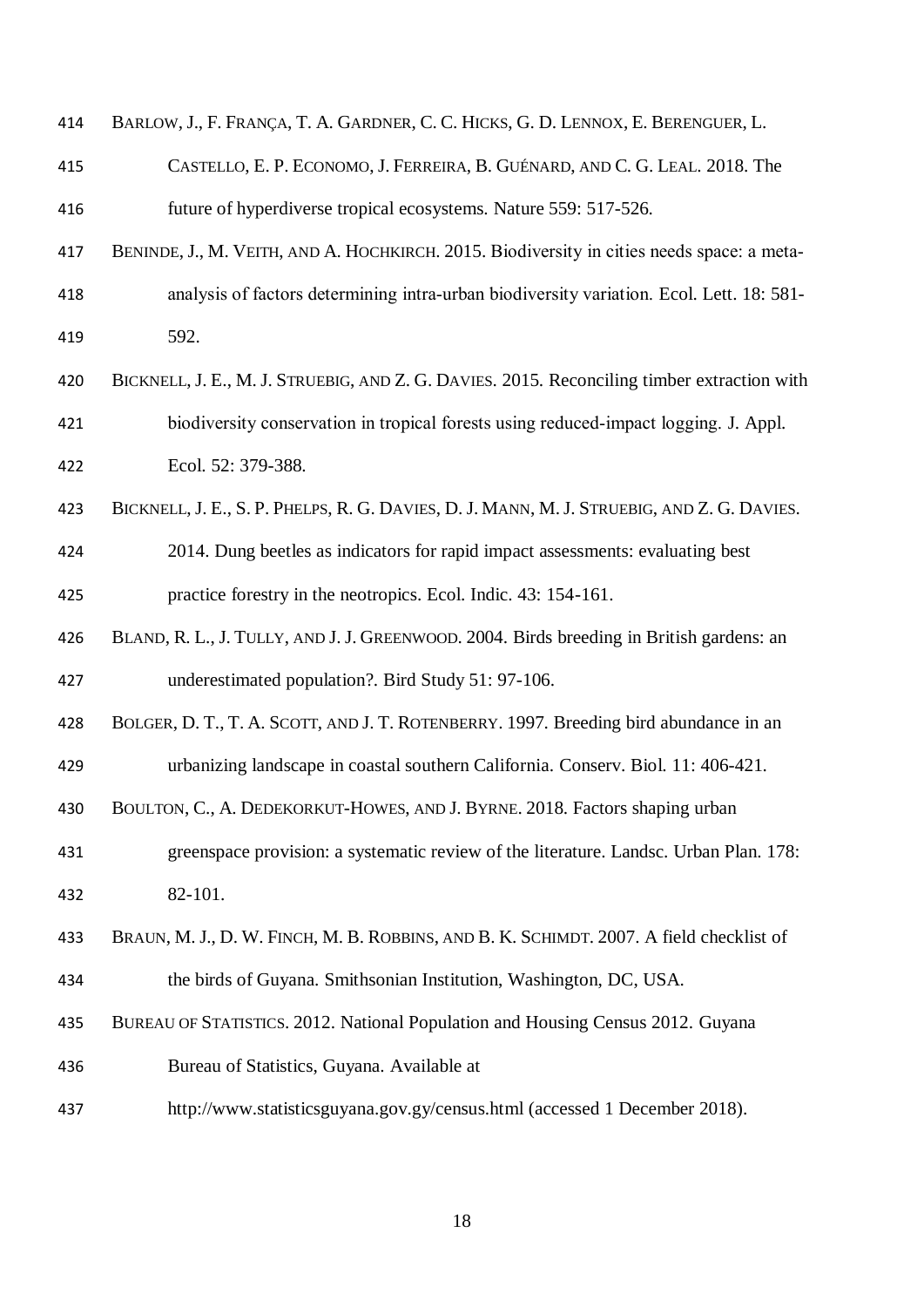- CARBÓ-RAMÍREZ, P., AND I. ZURIA. 2011. The value of small urban greenspaces for birds in a Mexican city. Landsc. Urban Plan. 100: 213-222.
- CHAO, A. 1984. Nonparametric estimation of the number of classes in a population. Scand.
- Stat. Theory Appl. 11: 265-270.
- CHIARI, C., M. DINETTI, C. LICCIARDELLO, G. LICITRA, AND M. PAUTASSO. 2010.
- Urbanization and the more‐individuals hypothesis. J. Anim. Ecol. 79: 366-371.
- CINCOTTA, R. P., J. WISNEWSKI, AND R. ENGELMAN. 2000. Human population in the
- biodiversity hotspots. Nature 404: 990.
- COLWELL, R. 2006. EstimateS: statistical estimation of species richness and shared species from simples, version 8.0. http://purl. oclc. org/estimates.
- CONCEPCIÓN, E. D., M. MORETTI, F. ALTERMATT, M. P. NOBIS, AND M. K. OBRIST. 2015.
- Impacts of urbanization on biodiversity: the role of species mobility, degree of specialization and spatial scale. Oikos 124: 1571-1582.
- CROCI, S., A. BUTET, AND P. CLERGEAU. 2008. Does urbanization filter birds on the basis of their biological traits. The Condor 110: 223-240.
- DALE, S. 2018. Urban bird community composition influenced by size of urban green spaces, presence of native forest, and urbanization. Urban Ecosyst. 21: 1-14.
- DE TOLEDO, M. C. B., R. J. DONATELLI, AND G. T. BATISTA. 2012. Relation between green
- spaces and bird community structure in an urban area in Southeast Brazil. Urban Ecosyst. 15: 111-131.
- DEARBORN, D. C., AND S. KARK. 2010. Motivations for conserving urban
- biodiversity. Conserv. Biol. 24: 432-440.
- DEVICTOR, V., R. JULLIARD, D. COUVET, A. LEE, AND F. JIGUET. 2007. Functional
- homogenization effect of urbanization on bird communities. Conserv. Biol. 21: 741-
- 751.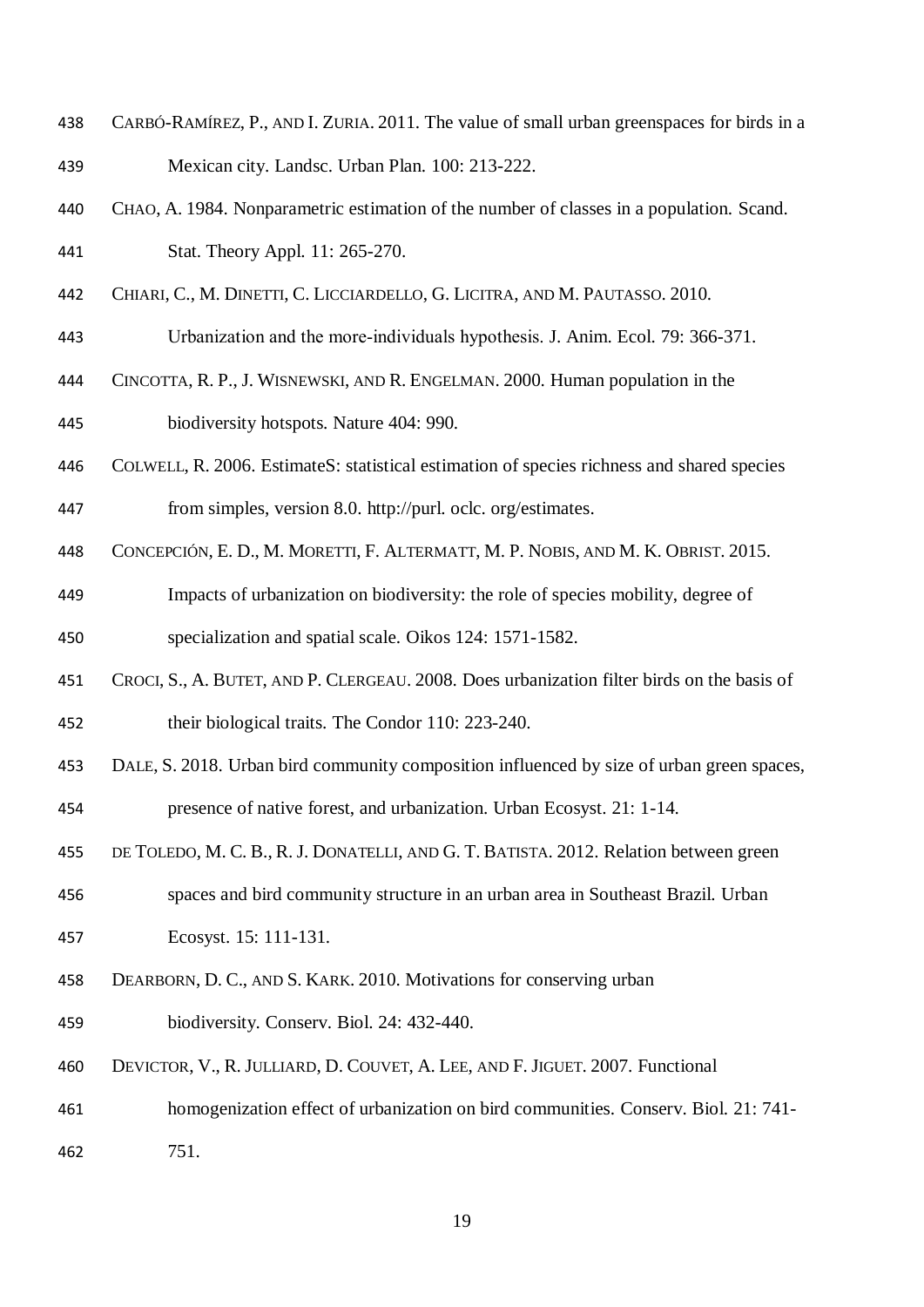- DOMÍNGUEZ-LÓPEZ, M. E., AND R. ORTEGA-ÁLVAREZ. 2014. The importance of riparian
- habitats for avian communities in a highly human-modified Neotropical landscape.
- Revista Mexicana de Biodiversidad 85: 1217-1227.
- DUFRÊNE, M., AND P. LEGENDRE. 1997. Species assemblages and indicator species: the need for a flexible asymmetrical approach. Ecol. Monogr. 67: 345-366.
- DUNN, O. J. 1964. Multiple comparisons using rank sums. Technometrics 6: 241-252.
- DUNN, R. R., M. C. GAVIN, M. C. SANCHEZ, AND J. N. SOLOMON. 2006. The pigeon paradox:
- dependence of global conservation on urban nature. Conserv. Biol. 20: 1814-1816.
- ECHEVERRÍA, A. I., AND A. I. VASSALLO. 2008. Novelty responses in a bird assemblage inhabiting an urban area. Ethology 114: 616-624.
- EDWARDS, R., S. C. WU, S.C. AND J. MENSAH. 2005. Georgetown, Guyana. Cities 22: 446- 454.
- EMER, C., M. GALETTI, M. A. PIZO, P. R. GUIMARAES JR, S. MORAES, A. PIRATELLI, AND P.
- JORDANO. 2018. Seed‐dispersal interactions in fragmented landscapes–a metanetwork approach. Ecol. Lett. 21: 484-493.
- FARINHA-MARQUES, P., C. FERNANDES, F. GUILHERME, J. M. LAMEIRAS, P. ALVES, AND R. G.
- BUNCE. 2017. Urban Habitats Biodiversity Assessment (UrHBA): a standardized
- procedure for recording biodiversity and its spatial distribution in urban
- environments. Landsc. Ecol. 32: 1-18.
- FERENC, M., O. SEDLÁČEK, AND R. FUCHS. 2014. How to improve urban greenspace for woodland birds: site and local-scale determinants of bird species richness. Urban
- Ecosyst. 17: 625-640.
- FLETCHER, R. J., AND R. L. HUTTO. 2008. Partitioning the multi-scale effects of human activity on the occurrence of riparian forest birds. Landsc. Ecol. 23: 727-739.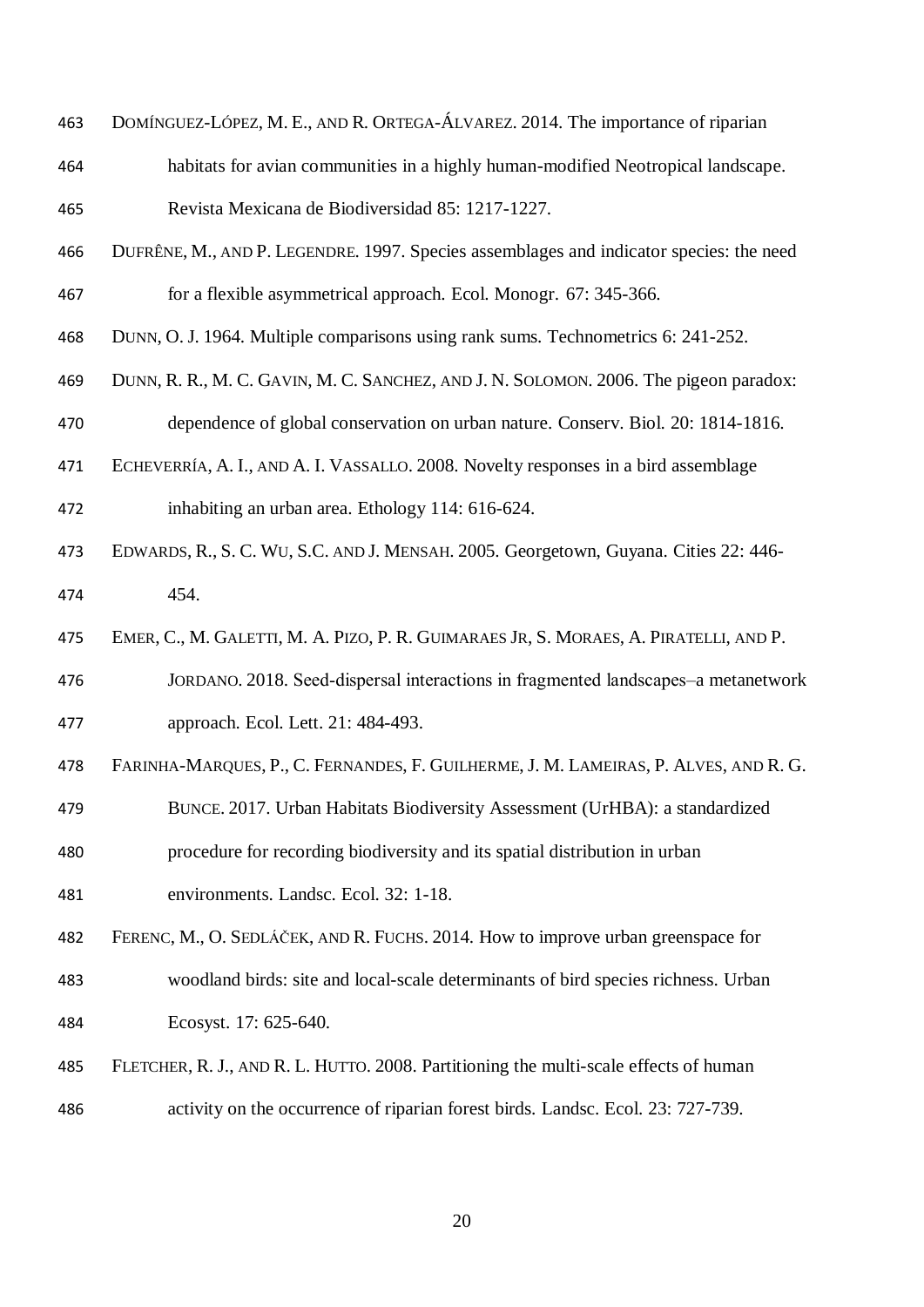- FONTANA, S., T. SATTLER, F. BONTADINA, AND M. MORETTI. 2011. How to manage the urban green to improve bird diversity and community structure. Landsc. Urban Plan. 101: 278-285.
- GAGNÉ, S. A., AND L. FAHRIG. 2011. Do birds and beetles show similar responses to urbanization? Ecol. Appl. 21: 2297-2312.
- GARAFFA, P. I., J. FILLOY, AND M. I. BELLOCQ. 2009. Bird community responses along urban– rural gradients: does the size of the urbanized area matter? Landsc. Urban Plan. 90: 33-41.
- GARDNER, T. A., J. BARLOW, I. S. ARAUJO, T. C. AVILA-PIRES, A. B. BONALDO, J. E. COSTA,
- M. C. ESPOSITO, L. V. FERREIRA, J. HAWES, M. I. M. HERNANDEZ, M. S. HOOGMOED,
- R. N. LEITE, N. F. LO-MAN-HUNG, J. R. MALCOLM, M. B. MARTINS, L. A. M. MESTRE,
- R. MIRANDA-SANTOS, W. L. OVERAL, L. PARRY, S. L. PETERS, M. A. RIBEIRO-JUNIOR,
- M. N. F. DA SILVA, C. D. S. MOTTA, AND C. A. PERES. 2008. The cost-effectiveness of
- biodiversity surveys in tropical forests. Ecol. Lett. 11: 139-150.
- GARMENDIA, E., E. APOSTOLOPOULOU, W. M. ADAMS, AND D. BORMPOUDAKIS. 2016.
- Biodiversity and Green Infrastructure in Europe: Boundary object or ecological trap?. Land use policy 56:315-319.
- 
- GLENNON, M. J., AND W. F. PORTER. 2005. Effects of land use management on biotic
- integrity: an investigation of bird communities. Biol. Conserv. 126: 499-511.
- GODDARD, M. A., A. J. DOUGILL, AND T. G. BENTON. 2010. Scaling up from gardens:
- biodiversity conservation in urban environments. Trends Ecol. Evol. 25: 90-98.
- GRAÇA, M., P. ALVES, J. GONÇALVES, D. J. NOWAK, R. HOEHN, P. FARINHA-MARQUES, AND
- M. CUNHA. 2018. Assessing how green space types affect ecosystem services delivery
- in Porto, Portugal. Landsc. Urban Plan. 170: 195-208.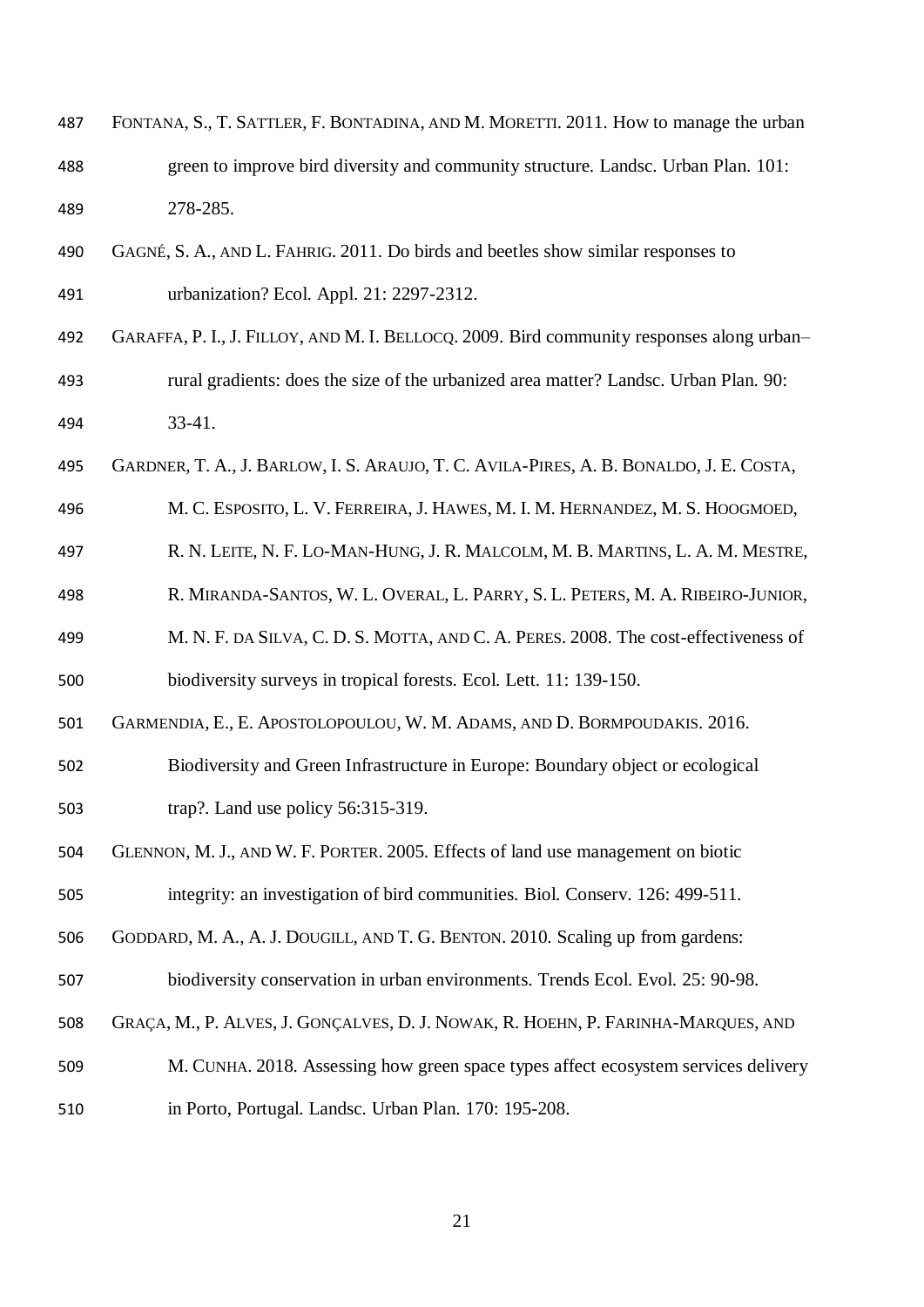- HELLE, P. 1983. Bird communities in open ground-climax forest edges in northeastern Finland. Oulanka Reports 3: 39-46.
- HERRANDO, S., L. BROTONS, M. ANTON, M. FRANCH, J. QUESADA, AND X. FERRER. 2017.
- Indicators of the effects of the urban greening on birds: the case of Barcelona. *In* E.
- Murgui, and M. Hedblom (Eds). Ecology and Conservation of Birds in Urban
- Environments, pp. 449-463. Springer, Cham, Switzerland.
- HERRERA-DUENAS, A., J. PINEDA, M. T. ANTONIO, AND J. I. AGUIRRE. 2014. Oxidative stress of house sparrow as bioindicator of urban pollution. Ecol. Indic. 42: 6-9.
- HUFF, M. H., K. A. BETTINGER, H. L. FERGUSON, M. J. BROWN, AND B. ALTMAN. 2000. A
- habitat-based point-count protocol for terrestrial birds, emphasizing Washington and
- Oregon. Gen. Tech. Rep. PNW-GTR-501. Portland, OR: US Department of
- Agriculture, Forest Service, Pacific Northwest Research Station 39: 501.
- IKIN, K., P. S. BARTON, E. KNIGHT, B. LINDENMAYER, J. FISCHER, AND A. D. MANNING. 2014.
- Bird community responses to the edge between suburbs and reserves. Oecologia 174: 545-557.
- IUCN. 2014. The IUCN red list of threatened species. Version 2018.2. Available at:
- https://www.iucnredlist.org/species/22693373/93400702 (accessed 1 December, 2018).
- JANKOWSKI, J. E., C. L. MERKORD, W. F. RIOS, K. G. CABRERA, N. S. REVILLA, AND M. R SILMAN. 2013. The relationship of tropical bird communities to tree species composition and vegetation structure along an Andean elevational gradient. J. Biogeogr. 40: 950-962.
- KANG, W., E. S. MINOR, C. R. PARK, AND D. LEE. 2015. Effects of habitat structure, human
- disturbance, and habitat connectivity on urban forest bird communities. Urban
- Ecosyst. 18: 857-870.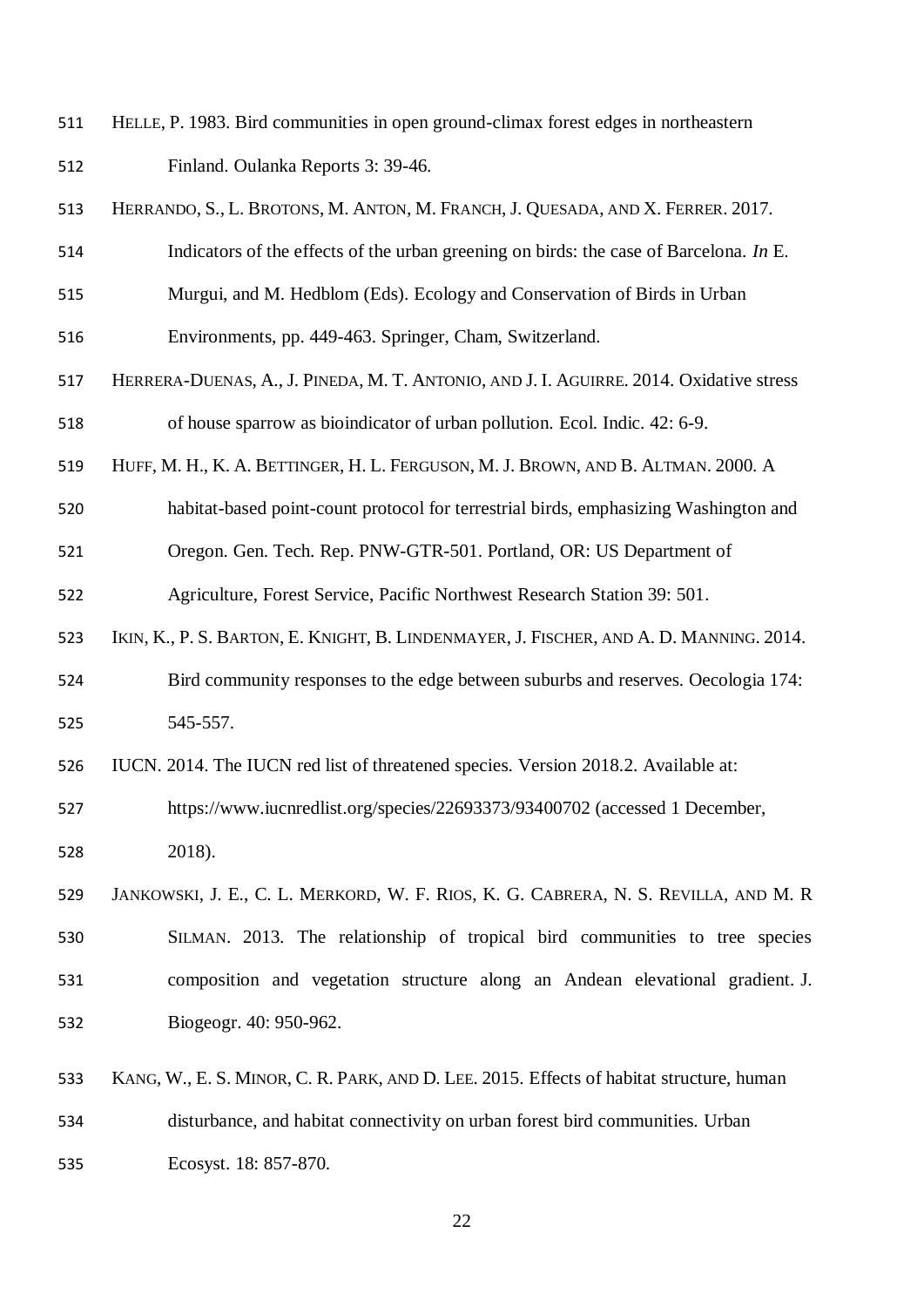- KARK, S., A. IWANIUK, A. SCHALIMTZEK, AND E. BANKER. 2007. Living in the city: can anyone become an 'urban exploiter'?. J. Biogeogr. 34: 638-651.
- KHERA, N., V. MEHTA, AND B. C. SABATA. 2009. Interrelationship of birds and habitat features in urban greenspaces in Delhi, India. Urban For Urban Green 8:187-196.
- KONG, F., N. YIN, N. NAKAGOSHI, AND Y. ZONG. 2010. Urban green space network
- development for biodiversity conservation: Identification based on graph theory and gravity modeling. Landsc. Urban Plan. 95: 16-27.
- KOSKIMIES, P. 1989. Birds as a tool in environmental monitoring. Annales Zoologici Fennici 26: 153-166.
- KOWARIK, I. 2011. Novel Urban Ecosyst, biodiversity, and conservation. Environ.
- Pollut. 159: 1974-1983.
- KOWARIK, I., M. LIPPE, AND A. CIERJACKS. 2013. Prevalence of alien versus native species of woody plants in Berlin differs between habitats and at different scales. Preslia 85:
- 113-132.
- LAURANCE, W. F., AND D. C. USECHE. 2009. Environmental synergisms and extinctions of tropical species. Conserv. Biol. 23: 1427-1437.
- LESTON, L. F., AND A. D. RODEWALD. 2006. Are urban forests ecological traps for understory birds? An examination using Northern cardinals. Biol. Conserv. 131: 566-574.
- LEVEAU, L. M., AND C. M. LEVEAU. 2016. Does urbanization affect the seasonal dynamics of bird communities in urban parks?. Urban Ecosyst. 19: 631-647.
- LÓPEZ-POMARES, A., G. M. LÓPEZ-IBORRA, AND C. MARTÍN-CANTARINO. 2015. Irrigation
- canals in a semi-arid agricultural landscape surrounded by wetlands: their role as a habitat for birds during the breeding season. J. Arid Environ. 118: 28-36.
- MA, Z., Y. CAI, B. LI, AND J. CHEN. 2010. Managing wetland habitats for waterbirds: an
- international perspective. Wetlands 30: 15-27.
	-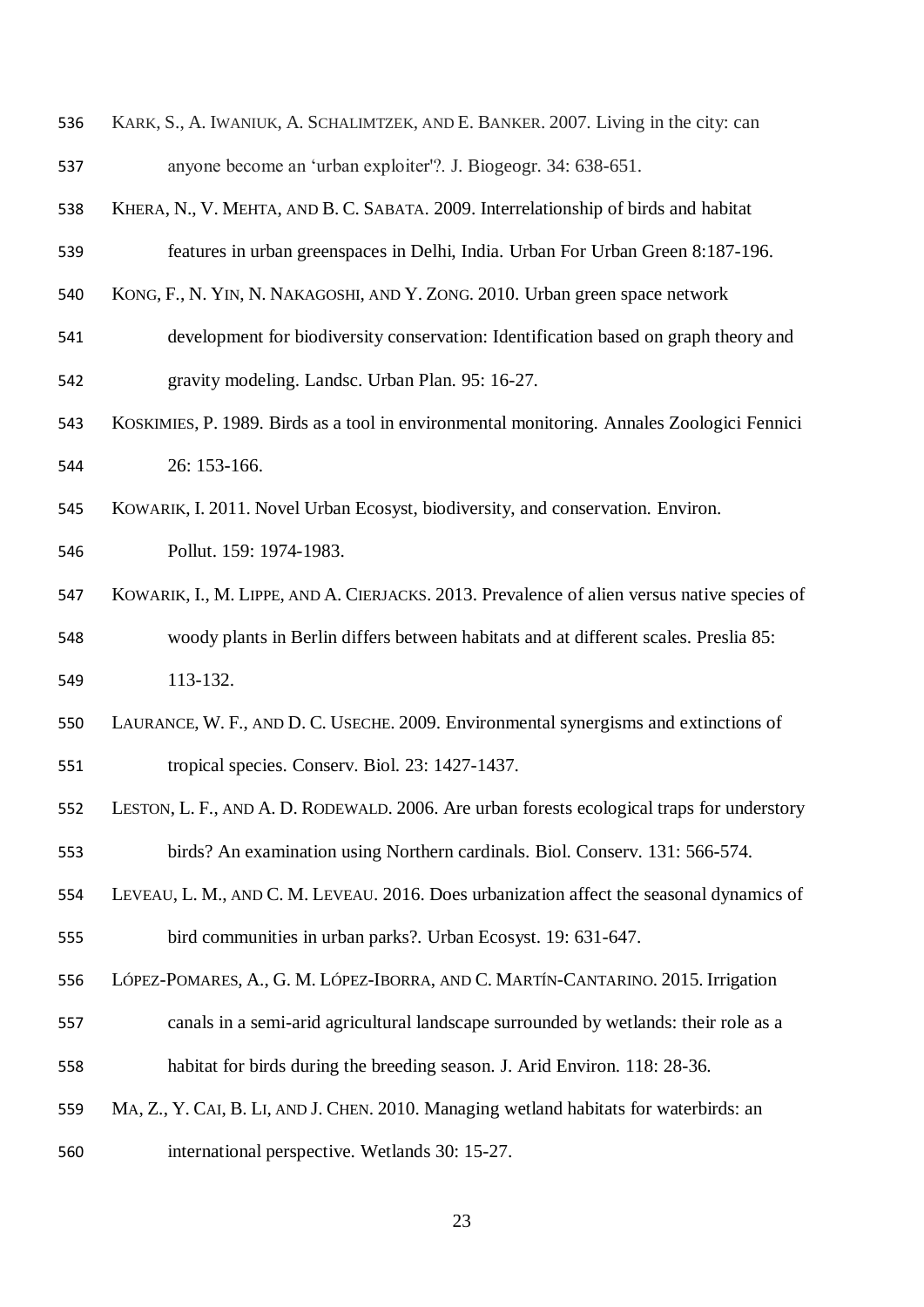| 561 | MACGREGOR-FORS, I., F. ESCOBAR, R. RUEDA-HERNÁNDEZ, S. AVENDAÑO-REYES, M. L.               |
|-----|--------------------------------------------------------------------------------------------|
| 562 | BAENA, V. M. BANDALA, S. CHACÓN-ZAPATA, A. GUILLÉN-SERVENT, F. GONZÁLEZ-                   |
| 563 | GARCÍA, F. LOREA-HERNÁNDEZ, AND E. MONTES DE OCA. 2016. City "green"                       |
| 564 | contributions: The role of urban greenspaces as reservoirs for biodiversity. Forests 7:    |
| 565 | 146.                                                                                       |
| 566 | MCCUNE, B., AND J. B. GRACE. 2002. Analysis of ecological communities. MJM Software        |
| 567 | Design, Oregon, USA.                                                                       |
| 568 | MCCUNE, B., AND M. J. MEFFORD. 1999. PC-ORD 5.0. Multivariate analysis of ecological       |
| 569 | data. Gleneden Beach, Oregon, USA.                                                         |
| 570 | MCDONNELL, M. J., AND S. T. PICKETT. 1990. Ecosystem structure and function along urban-   |
| 571 | rural gradients: an unexploited opportunity for ecology. Ecology 71: 1232-1237.            |
| 572 | MIKAMI, O. K., AND K. MIKAMI. 2014. Structure of the Japanese avian community from city    |
| 573 | centers to natural habitats exhibits a globally observed pattern. Lansc. Ecol. Eng. 10:    |
| 574 | 355-360.                                                                                   |
| 575 | MITTERMEIER, R. A., W. R. TURNER, F. W. LARSEN, T. M. BROOKS, AND C. GASCON. 2011.         |
| 576 | Global biodiversity conservation: the critical role of hotspots. In F. Zachos, and J.      |
| 577 | Habel (Eds). Biodiversity Hotspots, pp. 3-22. Springer, Berlin, Heidelberg.                |
| 578 | MØLLER, A. P. 2009. Successful city dwellers: a comparative study of the ecological        |
| 579 | characteristics of urban birds in the Western Palearctic. Oecologia 159: 849-858.          |
| 580 | MURGUI, E. 2009. Influence of urban landscape structure on bird fauna: a case study across |
| 581 | seasons in the city of Valencia (Spain). Urban Ecosyst. 12: 249.                           |
| 582 | O'CONNELL, T. J., L. E. JACKSON, AND R. P. BROOKS. 2000. Bird guilds as indicators of      |
| 583 | ecological condition in the central Appalachians. Ecol. Appl. 10: 1706-1721.               |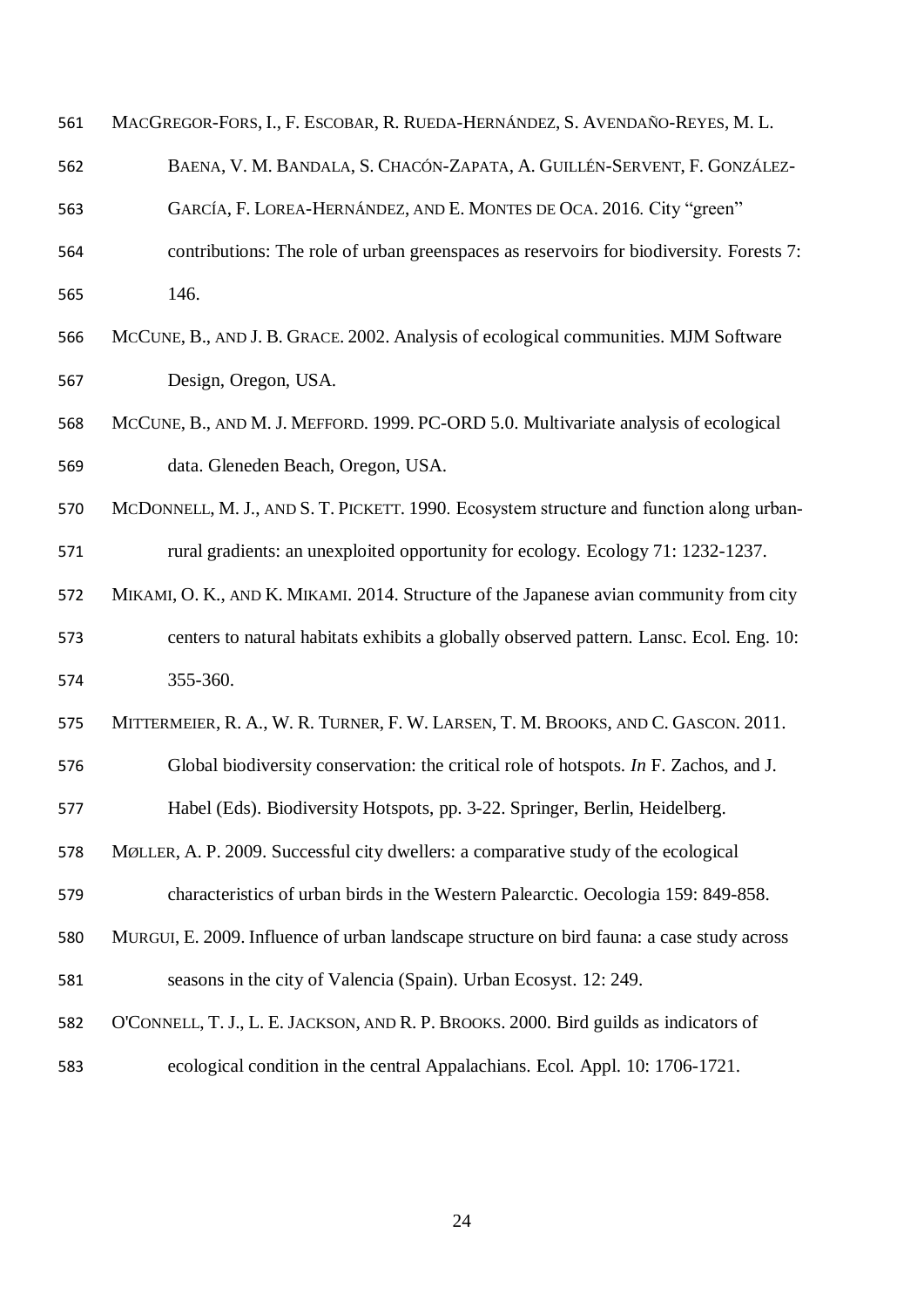| 584 | OLIVEIRA HAGEN, E., O. HAGEN, J. D. IBÁÑEZ-ÁLAMO, O. L. PETCHEY, AND K. L. EVANS.        |
|-----|------------------------------------------------------------------------------------------|
| 585 | 2017. Impacts of urban areas and their characteristics on avian functional               |
| 586 | diversity. Front. Ecol. Evol. 5: 84.                                                     |
| 587 | O'NEAL CAMPBELL, M. 2008. The impact of vegetation, river, and urban features on         |
| 588 | waterbird ecology in Glasgow, Scotland. J. Coast Res. 24: 239-245.                       |
| 589 | ORTEGA-ÁLVAREZ, R., AND I. MACGREGOR-FORS. 2009. Living in the big city: effects of      |
| 590 | urban land-use on bird community structure, diversity, and composition. Landsc.          |
| 591 | Urban Plan. 90: 189-195.                                                                 |
| 592 | ORTEGA-ÁLVAREZ, R., AND I. MACGREGOR-FORS. 2011. Spreading the word: the ecology of      |
| 593 | urban birds outside the United States, Canada, and Western Europe. The Auk 128:          |
| 594 | 415-418.                                                                                 |
| 595 | PARRIS, K. M., M. AMATI, S. A. BEKESSY, D. DAGENAIS, O. FRYD, A. K. HAHS, D. HES, S. J.  |
| 596 | IMBERGER, S. J. LIVESLEY, A. J. MARSHALL, AND J. R. RHODES. 2018. The seven              |
| 597 | lamps of planning for biodiversity in the city. Cities 83: 44-53.                        |
| 598 | PAUCHARD, A., AND O. BARBOSA. 2013. Regional assessment of Latin America: rapid urban    |
| 599 | development and social economic inequity threaten biodiversity hotspots. In $T$ .        |
| 600 | Elmqvist at al. (Eds.). Urbanization, Biodiversity and Ecosystem Services: Challenges    |
| 601 | and Opportunities, pp. 589-608. Springer, Dordrecht, Netherlands.                        |
| 602 | PEACH, W. J., M. DENNY, P. A. COTTON, I. F. HILL, D. GRUAR, D. BARRITT, A. IMPEY, AND J. |
| 603 | MALLORD. 2004. Habitat selection by song thrushes in stable and declining farmland       |
| 604 | populations. J. Appl. Ecol. 41: 275-293.                                                 |
| 605 | PELLISSIER, V., M. COHEN, A. BOULAY, AND P. CLERGEAU. 2012. Birds are also sensitive to  |
| 606 | landscape composition and configuration within the city center. Landsc. Urban            |
| 607 | Plan. 104: 181-188.                                                                      |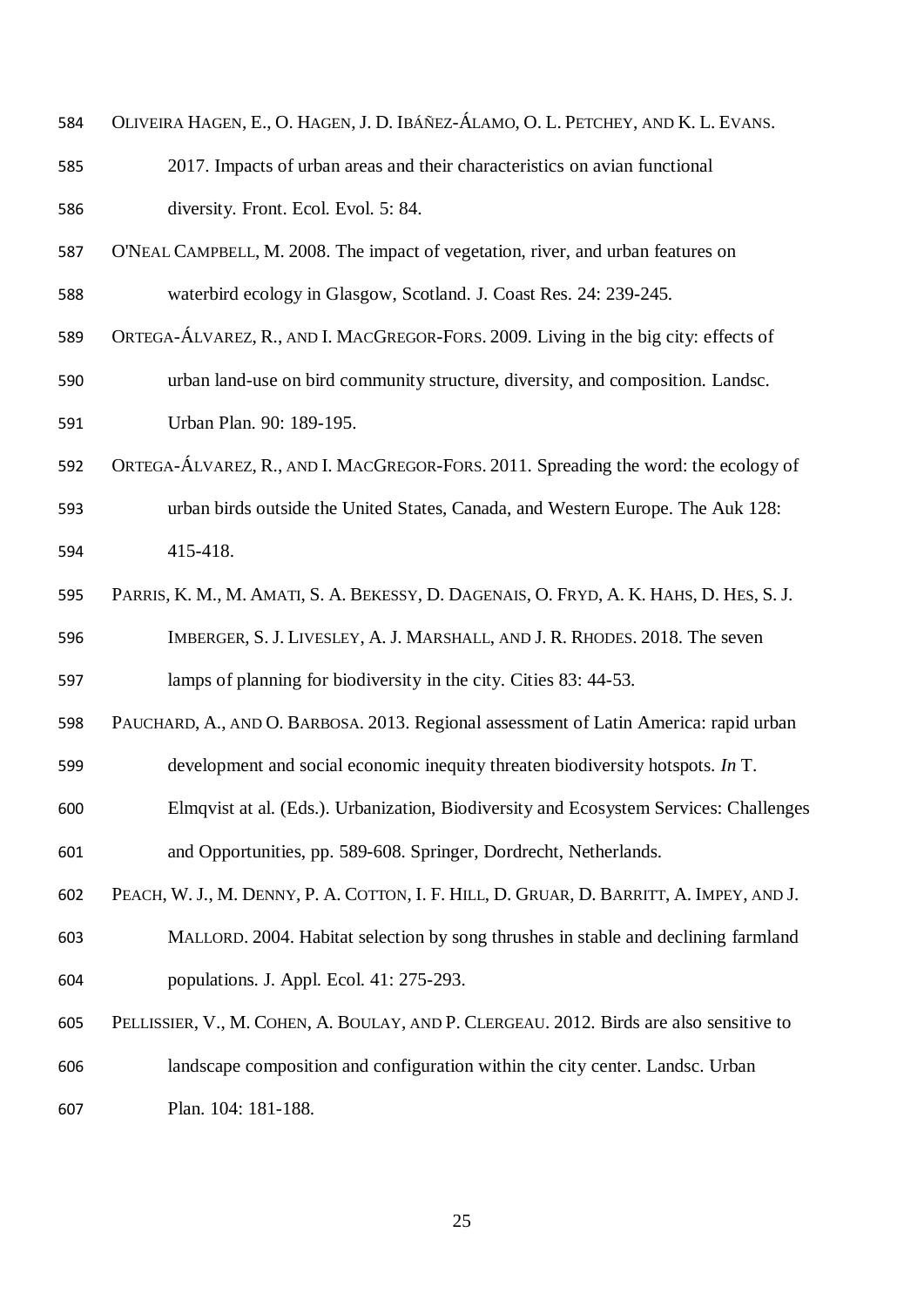| 608 | PHALEN, D. N., M. L. DREW, B. SIMPSON, K. ROSET, K. DUBOSE, AND M. MORA. 2010.           |
|-----|------------------------------------------------------------------------------------------|
| 609 | Salmonella enterica subsp. enterica in cattle egret (Bubulcus ibis) chicks from central  |
| 610 | Texas: prevalence, serotypes, pathogenicity, and epizootic potential. J. Wildl. Dis. 46: |
| 611 | 379-389.                                                                                 |
| 612 | REIS, E., G. M. LÓPEZ-IBORRA, AND R. T. PINHEIRO. 2012. Changes in bird species richness |
| 613 | through different levels of urbanization: Implications for biodiversity conservation     |
| 614 | and garden design in Central Brazil. Landsc. Urban Plan. 107: 31-42.                     |
| 615 | REMSEN, J. V., C. D. CADENA, A. JARAMILLO, M. NORES, J. F. PACHECO, M. B. ROBBINS, T. S. |
| 616 | SCHULENBERG, F. G. STILES, D. F. STOTZ, AND K. J. ZIMMER. 2019. A classification         |
| 617 | of the bird species of South America. American Ornithologists' Union. (Version:          |
| 618 | September 2019). Available at:                                                           |
| 619 | http://www.museum.lsu.edu/~Remsen/SACCBaseline.html (accessed September                  |
| 620 | 2019).                                                                                   |
| 621 | RESTALL, R., C. RODNER, AND R. LENTINO. 2006. Birds of northern South America.           |
| 622 | Christopher Helm, London, UK.                                                            |
| 623 | REYNAUD, P. A., AND J. THIOULOUSE. 2000. Identification of birds as biological markers   |
| 624 | along a neotropical urban–rural gradient (Cayenne, French Guiana), using co-inertia      |
| 625 | analysis. J. Environ. Manage. 59: 121-140.                                               |
| 626 | RUPPRECHT, C. D., J. A. BYRNE, J. G. GARDEN, AND J. M. HERO. 2015. Informal urban green  |
| 627 | space: A trilingual systematic review of its role for biodiversity and trends in the     |
| 628 | literature. Urban For. Urban Green. 14: 883-908.                                         |
| 629 | SANDSTRÖM, U. G., P. ANGELSTAM, AND G. MIKUSIŃSKI. 2006. Ecological diversity of birds   |
| 630 | in relation to the structure of urban green space. Landsc. Urban Plan. 77: 39-53.        |
| 631 | SANZ, V., AND S. CAULA. 2015. Assessing bird assemblages along an urban gradient in a    |
| 632 | Caribbean island (Margarita, Venezuela). Urban Ecosyst. 18: 729-746.                     |
|     |                                                                                          |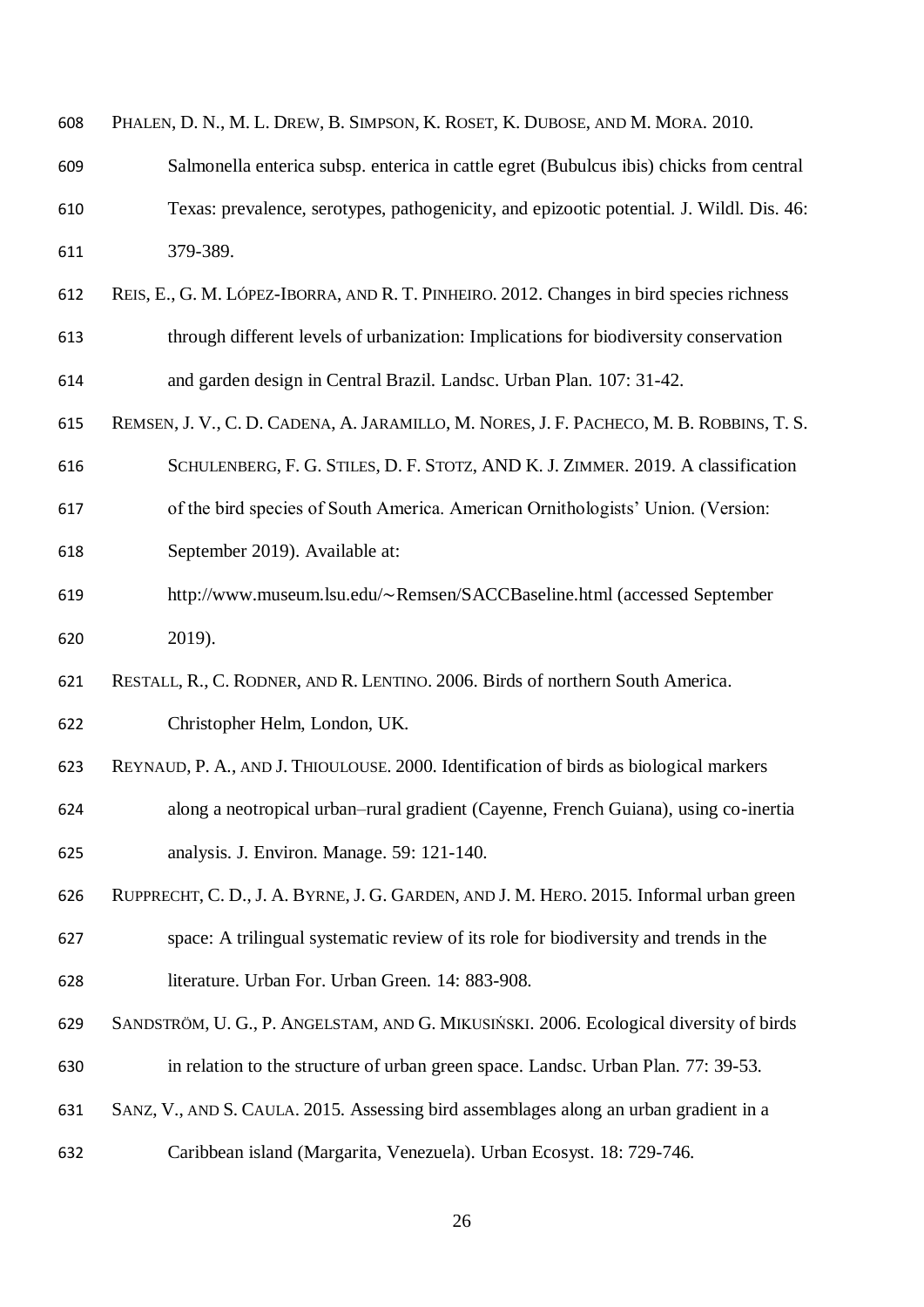- SAVARD, J. P. L., P. CLERGEAU, AND G. MENNECHEZ. 2000. Biodiversity concepts and urban ecosystems. Landsc. Urban Plan. 48: 131-142
- SCHEBELLA, M. F., D. WEBER, L. SCHULTZ, AND P. WEINSTEIN. 2019. The Wellbeing Benefits
- Associated with Perceived and Measured Biodiversity in Australian Urban Green Spaces. Sustainability 11: 802.
- SCHREIBER, S. J., AND M. KELTON. 2005. Sink habitats can alter ecological outcomes for competing species. J. Anim. Ecol. 74: 995-1004.
- SCOTT, M. L., S. K. SKAGEN, AND M. F. MERIGLIANO. 2003. Relating geomorphic change and grazing to avian communities in riparian forests. Conserv. Biol. 17: 284-296.
- SEIGEL, A., C. HATFIELD, AND J. M. HARTMAN. 2005. Avian response to restoration of urban
- tidal marshes in the Hackensack Meadowlands, New Jersey. Urban Habitats 3: 87- 116.
- SERESS, G., AND A. LIKER. 2015. Habitat urbanization and its effects on birds. Acta Zool.
- Academ. Sci. Hung. 61: 373-408.
- SHEPARD, R. N. 1962. The analysis of proximities: multidimensional scaling with an
- unknown distance function. Psychometrika 27: 125-140.
- SHOCHAT, E., S. B. LERMAN, J. M. ANDERIES, P. S. WARREN, S. H. FAETH, AND C. H. NILON.
- 2010. Invasion, competition, and biodiversity loss in urban
- ecosystems. BioScience 60: 199-208.
- SILVA, C. P., C. E. GARCÍA, S. A. ESTAY, AND O. BARBOSA. 2015. Bird richness and
- abundance in response to urban form in a latin American City: Valdivia, Chile as a case study. PloS ONE 10: e0138120.
- SOCOLAR, J. B., J. J. GILROY, W. E. KUNIN, AND D. P. EDWARDS. 2016. How should beta-
- diversity inform biodiversity conservation?. Trends Ecol. Evol. 31: 67-80.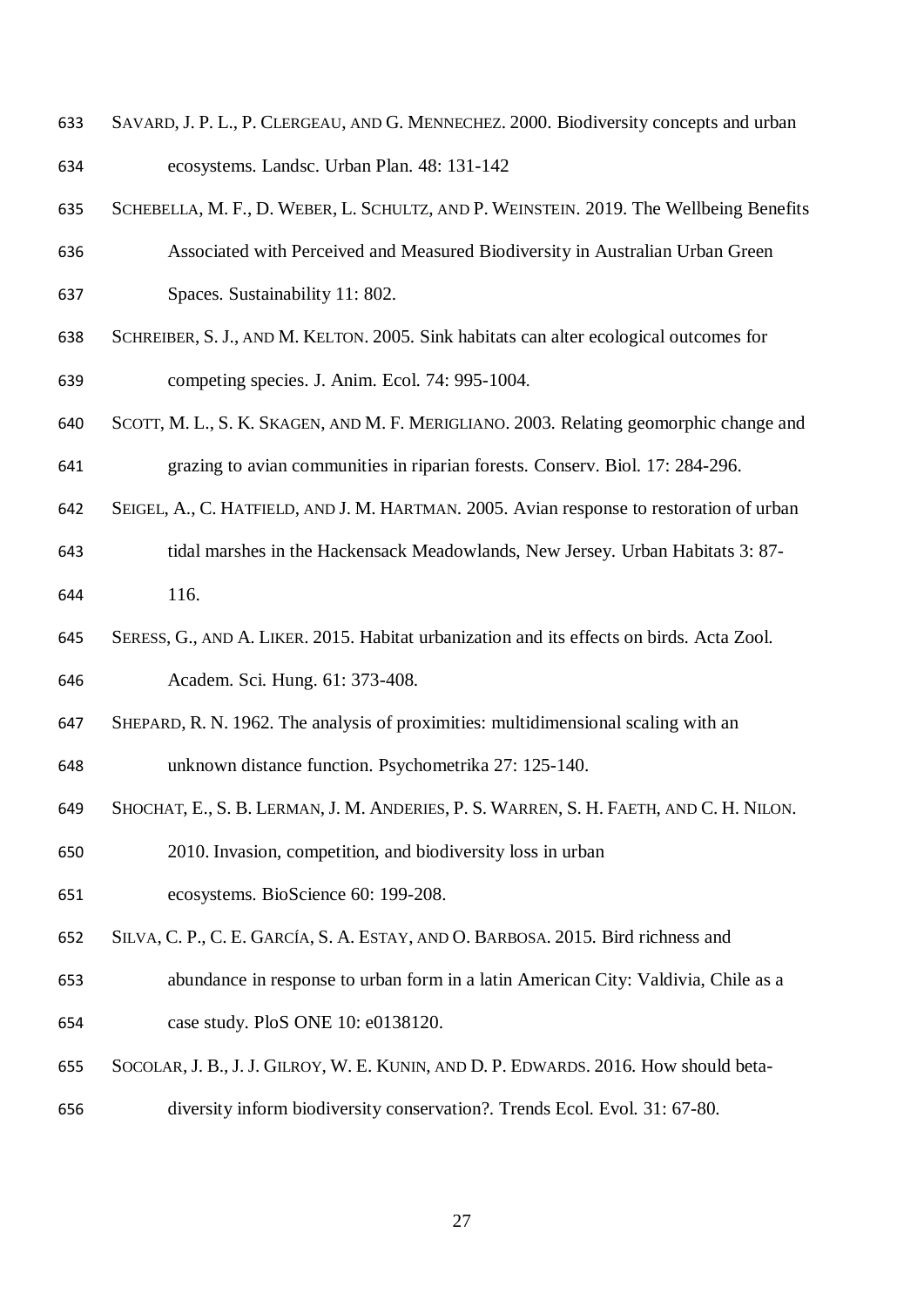- SOGA, M., K. J. GASTON, T. F. KOYANAGI, K. KURISU, AND K. HANAKI. 2016. Urban residents' perceptions of neighbourhood nature: Does the extinction of experience matter?. Biol. Conserv. 203: 143-150.
- SOL, D., C. GONZÁLEZ‐LAGOS, D. MOREIRA, J. MASPONS, AND O. LAPIEDRA. 2014.
- Urbanization tolerance and the loss of avian diversity. Ecol. Lett. 17: 942-950.
- SOLECKI, W. AND P. J. MARCOTULLIO. 2013. Climate Change and Urban Biodiversity
- Vulnerability. In T. Elmqvist, M. Fragkias, J. Goodness, B. Güneralp, P. J.
- Marcotullio, R. I. McDonald, S. Parnell, M. Schewenius, M. Sendstad, K. C. Seto,
- and C. Wilkinson (Eds.). Urbanization, Biodiversity and Ecosystem Services:

Challenges and Opportunities, pp. 485-504. Springer, Dordrecht.

- STRACEY, C. M., AND S. K. ROBINSON. 2012. Are urban habitats ecological traps for a native
- songbird? Season‐long productivity, apparent survival, and site fidelity in urban and rural habitats. J. Avian Biol. 43: 50-60.
- SUAREZ-RUBIO, M., P. LEIMGRUBER, AND S. C. RENNER. 2011. Influence of exurban
- development on bird species richness and diversity. J. Ornithol. 152: 461-471.
- TEJERA, G., AND B. RODRÍGUEZ. 2014. Quantifying the importance for waterbirds of an urban
- rocky coastal site in Lanzarote, Canary Islands. Wader Study Group Bulletin, 121: 1.
- TEWS,J., U. BROSE, V. GRIMM, K. TIELBÖRGER, M. C. WICHMANN, M. SCHWAGER, AND F.
- JELTSCH. 2004. Animal species diversity driven by habitat heterogeneity/diversity: the importance of keystone structures. J. Biogeogr. 31: 79-92.
- TRATALOS, J., R. A. FULLER, K. L. EVANS, R. G. DAVIES, S. E. NEWSON, J. J. GREENWOOD,
- AND K. J. GASTON. 2007. Bird densities are associated with household densities. Glob.
- Chang. Biol. 13: 1685-1695.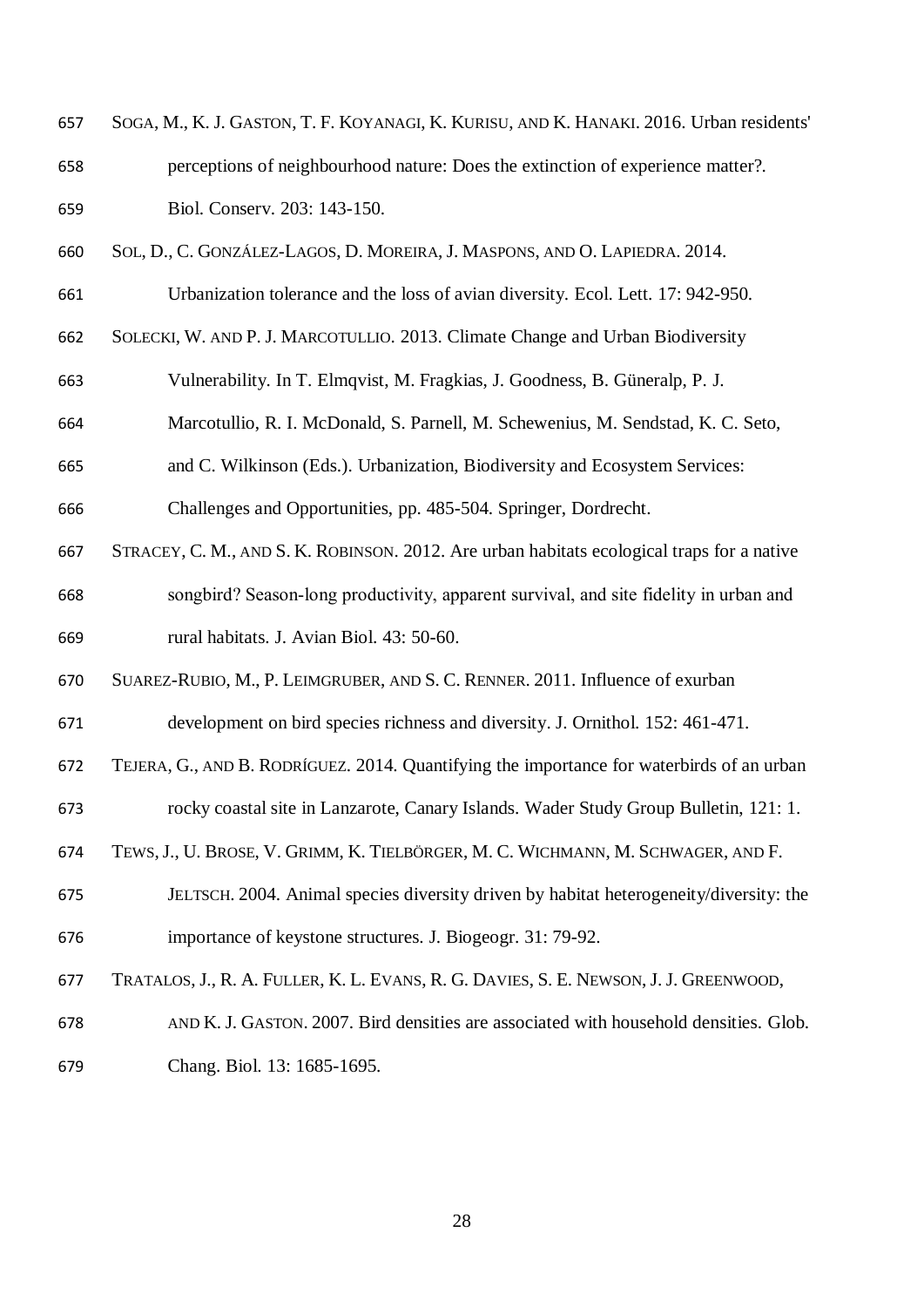- UNITED NATIONS. 2014. World urbanization prospects: the 2014 revision. United Nations,
- New York. Available at https://esa.un.org/unpd/wup/publications/files/wup2014- report.pdf (accessed 1, December 2018).
- VEHVILÄINEN, H., J. KORICHEVA, AND K. RUOHOMÄKI. 2008. Effects of stand tree species
- composition and diversity on abundance of predatory arthropods. Oikos 117: 935-943.
- VERNER, J., AND L. V. RITTER. 1986. Hourly variation in morning point counts of birds. The Auk 103: 117-124.
- VILLEGAS, M., AND A. GARITANO-ZAVALA. 2010. Bird community responses to different urban conditions in La Paz, Bolivia. Urban Esocyst. 13: 375-391.
- VÖLKER, S., AND T. KISTEMANN. 2015. Developing the urban blue: comparative health
- responses to blue and green urban open spaces in Germany. Health & Place 35: 196- 205.
- WETLANDS INTERNATIONAL. 2012. Waterbird population estimates. Summary report (5th

ed.). Wetlands International, Wageningen, Netherlands. Available at

- https://www.wetlands.org/wp-content/uploads/2015/11/Waterbird-Populations-
- Estimates-Fifth-Edition.pdf (accessed 1 December, 2018).
- WILCZYNSKI, W., M. J. RYAN, AND E. A. BRENOWITZ. 1989. The display of the blue‐black
- grassquit: the acoustic advantage of getting high. Ethology 80: 218-222.
- WU, J. 2014. Urban ecology and sustainability: The state-of-the-science and future
- directions. Landsc. Urban Plan. 125.
- 
- 
- 
- 
- 
-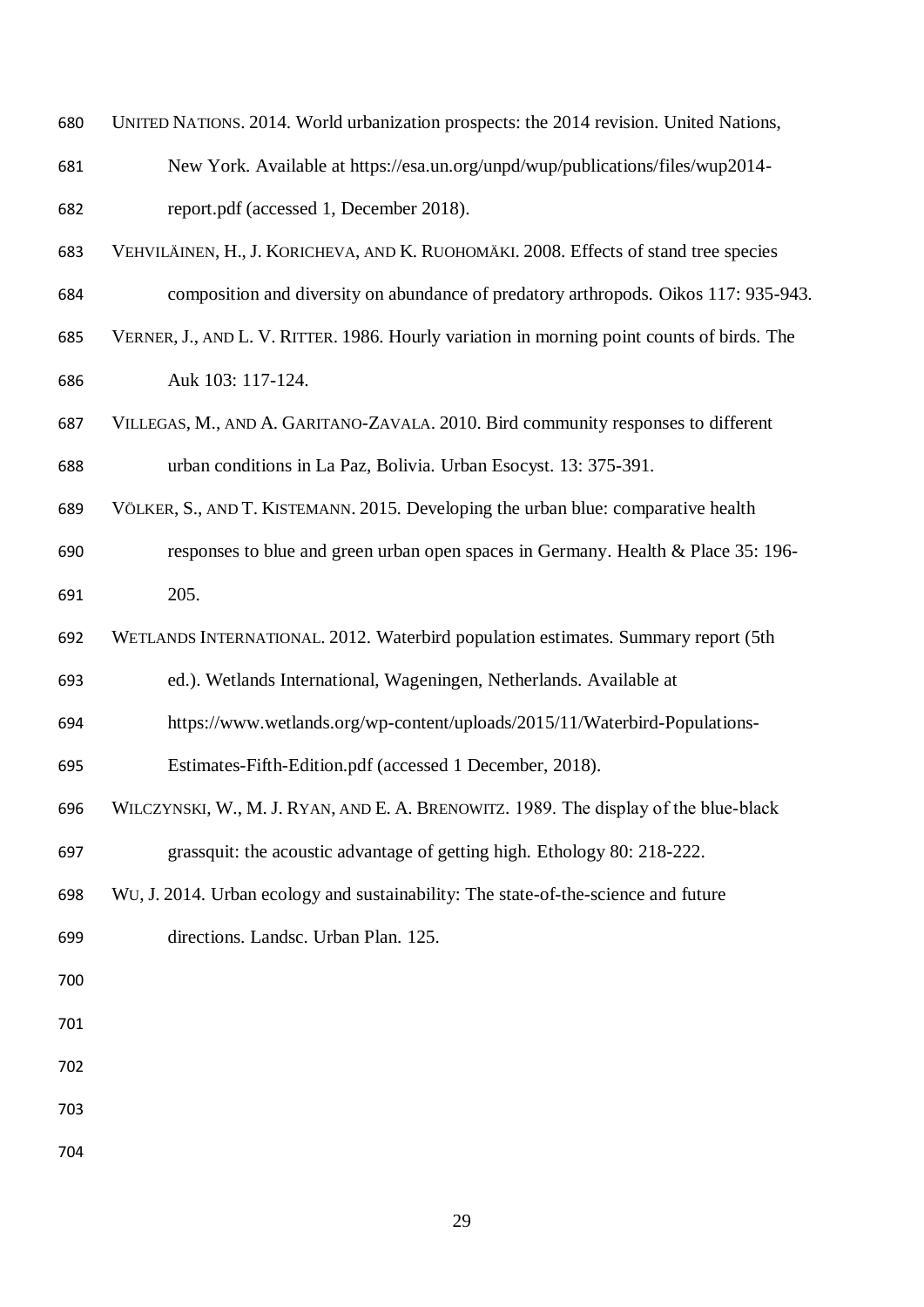#### 705 **TABLES**

- 706 **TABLE 1**. *Description of the variables used to assess the vegetation, waterbody and*
- 707 *impervious surface ground-cover of six landcover types in Georgetown, Guyana*.
- 708

| <b>Ground cover</b> | Landcover       |                                                                               |
|---------------------|-----------------|-------------------------------------------------------------------------------|
| surface             | variable name   | <b>Definition</b>                                                             |
| Vegetation          | <b>Tree</b>     | Woody vegetation above 2 m.                                                   |
|                     | Shrub           | Woody vegetation below 2 m.                                                   |
|                     | Grass           | Herbaceous vegetation.                                                        |
| <b>Impervious</b>   | <b>Building</b> | A structure standing permanently in one place. Includes houses, factories,    |
| surface             |                 | walls and fences.                                                             |
|                     | Road            | An area that has been paved for vehicles to travel along. Also includes off-  |
|                     |                 | road tracks used for vehicular transport on a regular basis.                  |
|                     | Pavement        | A hard or highly compacted surface. Includes pedestrian walkways, hard        |
|                     |                 | court recreation facilities, vehicle parking, cemetery infrastructure and the |
|                     |                 | sea wall promenade.                                                           |
| Waterbodies         | Ocean           | Coastal waters. Includes mudflats that are exposed during low tide.           |
|                     | Pond            | Permanent (human-made) and ephemeral (flooded areas) standing bodies          |
|                     |                 | of water.                                                                     |
|                     | Canal           | Artificial waterways, wider than 2 m in width, which have been                |
|                     |                 | constructed as a defense against flooding.                                    |
|                     | Drain           | Artificial channels, less than 2 m in width, which have been constructed as   |
|                     |                 | a defense against flooding.                                                   |
|                     |                 |                                                                               |

- 709
- 711

- 
- 712
- 713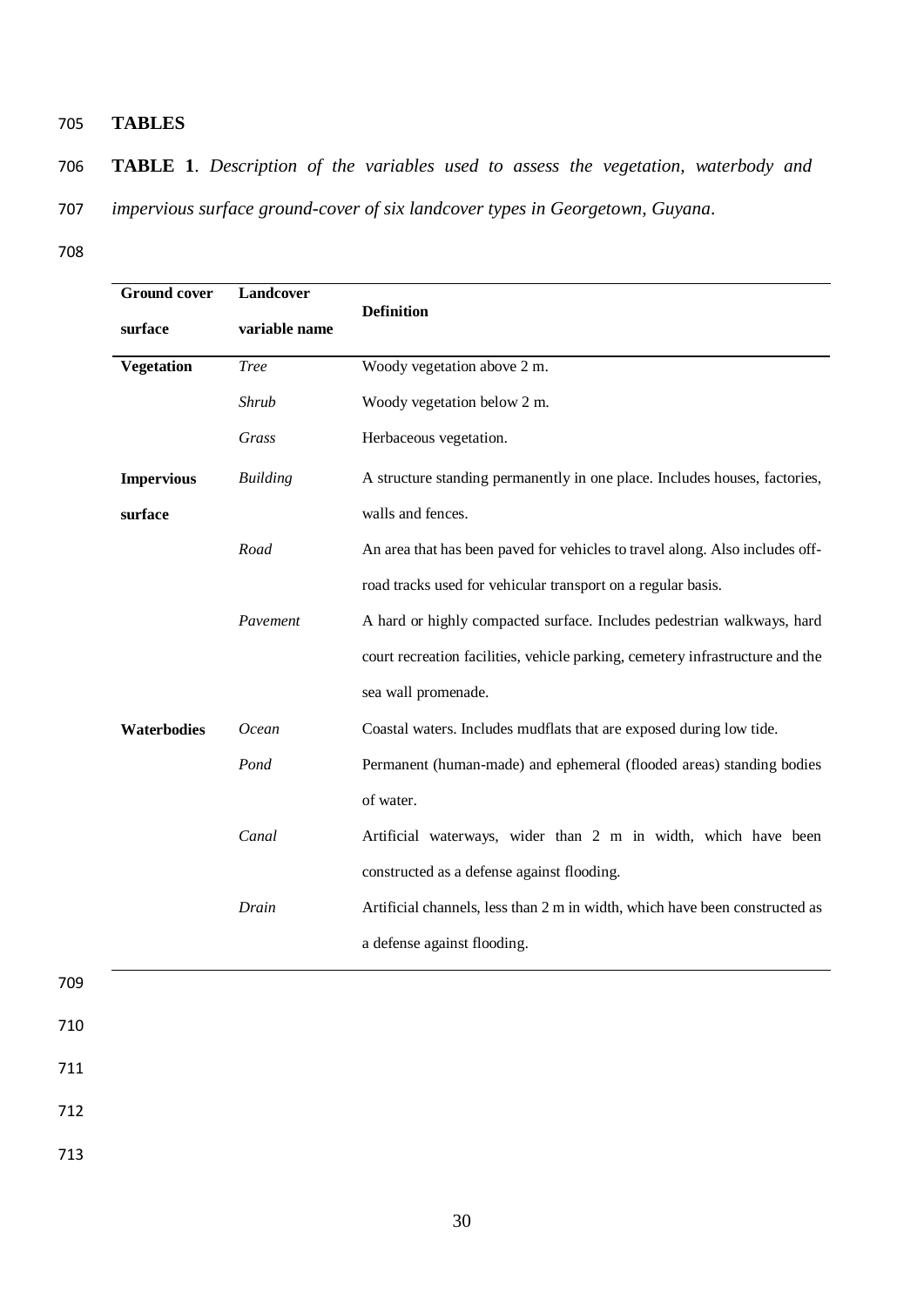714 **TABLE 2.** *Total and mean bird species richness, and total and mean number of detections,*

715 *for the six landcover types surveyed within Georgetown, Guyana.*

| <b>Landcover type</b> | <b>Total species</b> | <b>Mean species</b> | <b>Total species</b> | <b>Mean species</b> |
|-----------------------|----------------------|---------------------|----------------------|---------------------|
|                       | richness             | richness $(\pm SE)$ | detections           | detections          |
| Managed greenspace    | $72\,$               | 16.30(1.08)         | 846                  | 44.52               |
| Unmanaged greenspace  | 56                   | 13.50(1.08)         | 590                  | 31.05               |
| Urban bluespace       | 60                   | 13.30(1.18)         | 710                  | 37.36               |
| Coastal bluespace     | 26                   | 6.37(0.45)          | 440                  | 23.15               |
| Sparse urban          | 46                   | 7.79(0.67)          | 475                  | 25.00               |
| Dense urban           | 29                   | 7.79(0.66)          | 347                  | 18.26               |
| Total                 | 98                   |                     | 3408                 |                     |

720

717

718

719

- 721
- 722
- 723

724

725

- 
- 726
- 727

728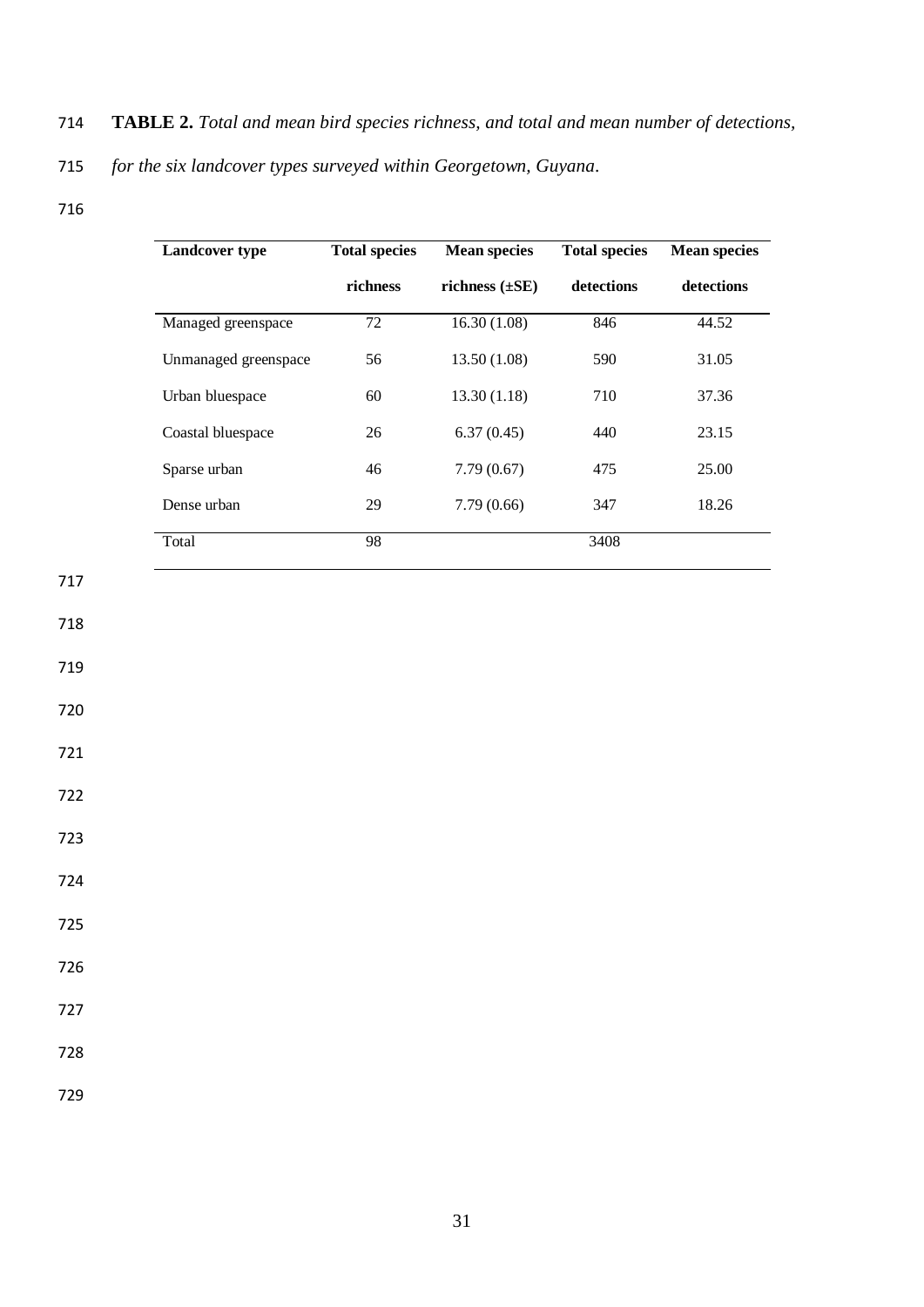### 730 **TABLE 3.** *MRPP pairwise comparisons of the bird communities within the six landcover*

731 *types in Georgetown, Guyana. Significant differences, after Bonferonni corrections for* 

#### 732 *multiple comparisons, are shown in bold.*

733

| <b>Bird community pairwise comparisons</b>  | t-statistic | $p$ -value |
|---------------------------------------------|-------------|------------|
| Coastal bluespace vs. Dense urban           | $-13.85$    | < 0.001    |
| Coastal bluespace vs. Urban bluespace       | $-14.52$    | < 0.001    |
| Coastal bluespace vs. Managed greenspace    | $-13.73$    | < 0.001    |
| Coastal bluespace vs. Unmanaged greenspace  | $-14.45$    | < 0.001    |
| Coastal bluespace vs. Sparse urban          | $-11.82$    | < 0.001    |
| Dense urban vs. Urban bluespace             | $-7.16$     | < 0.001    |
| Dense urban vs. Managed greenspace          | $-8.85$     | < 0.001    |
| Dense urban vs. Unmanaged greenspace        | $-4.06$     | $0.01$     |
| Dense urban vs. Sparse urban                | $-0.35$     | 0.29       |
| Urban bluespace vs. Managed greenspace      | $-1.71$     | 0.06       |
| Urban bluespace vs. Unmanaged greenspace    | $-4.49$     | < 0.001    |
| Urban bluespace vs. Sparse urban            | $-4.46$     | < 0.001    |
| Managed greenspace vs. Unmanaged greenspace | $-2.54$     | $0.01$     |
| Managed greenspace vs. Sparse urban         | $-4.57$     | < 0.001    |
| Unmanaged greenspace vs. Sparse urban       | $-0.74$     | 0.20       |

## 735 736

734

737

738

739

740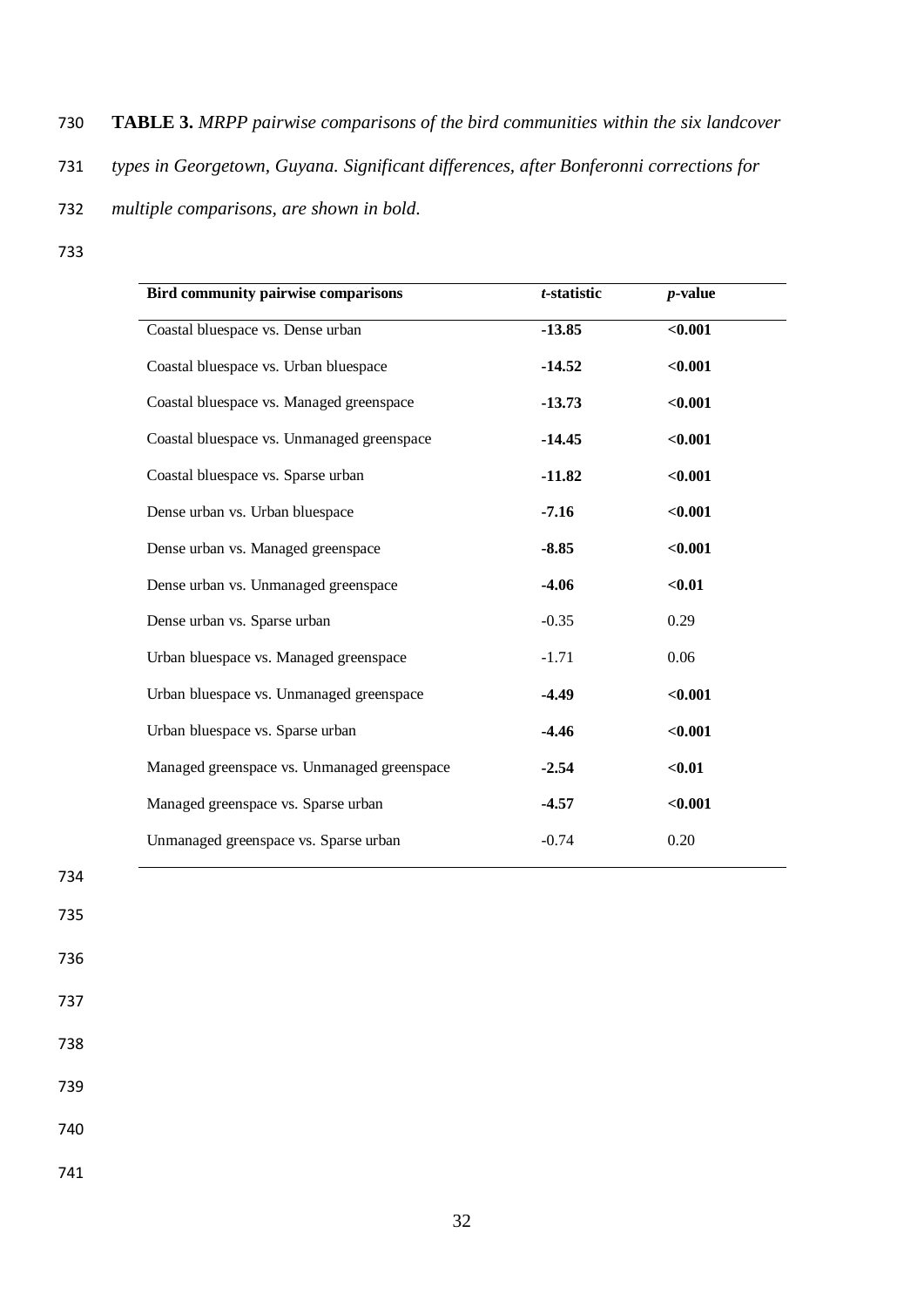742 **TABLE 4.** *Indicator species for each of the six landcover types in Georgetown, Guyana,*

- 743 *determined using IndVal (Dufrêne & Legendre 1997). Only species with indicator values*
- 744 *(Obs IV) significantly larger than random, based on Monte Carlo tests (4,999 permutations,*
- 745 *p<0.05), are listed. High indicator values reflect both high species abundance and*
- 746 *prevalence within a landcover type.*
- 747

| <b>Landcover type</b> | <b>Common name</b>       | Latin name                | Dietary guild | Obs IV            | <i>p</i> -value |
|-----------------------|--------------------------|---------------------------|---------------|-------------------|-----------------|
| Managed greenspace    | Wing-barred seedeater    | Sporophila americana      | Granivore     | $\overline{25.0}$ | 0.001           |
|                       | Tropical kingbird        | Tyrannus melancholicus    | Insectivore   | 24.4              | 0.003           |
|                       | Lesser kiskadee          | Pitangus lictor           | Insectivore   | 21.1              | 0.004           |
|                       | Orange-winged amazon     | Amazona amazonica         | Frugivore     | 18.9              | 0.008           |
|                       | Violaceous euphonia      | Euphonia violacea         | Omnivore      | 15.8              | 0.025           |
|                       | Silver-beaked tanager    | Ramphocelus carbo         | Omnivore      | 15.3              | 0.027           |
|                       | Cattle egret             | <b>Bubulcus</b> ibis      | Omnivore      | 24.4              | 0.041           |
| Unmanaged greenspace  | Blue-black grassquit     | Volatinia jacarina        | Granivore     | 39.9              | 0.001           |
|                       | Short-crested flycatcher | Myiarchus ferox           | Insectivore   | 18.9              | 0.004           |
| Urban bluespace       | Wattled jacana           | Jacana jacana             | Insectivore   | 34.7              | 0.000           |
|                       | Pied water-tyrant        | Fluvicola pica            | Insectivore   | 25.1              | 0.001           |
|                       | Striated heron           | <b>Butorides</b> striata  | Piscivore     | 20.1              | 0.012           |
|                       | Yellow-chinned spinetail | Certhiaxis cinnamomues    | Insectivore   | 19.1              | 0.014           |
|                       | Snail kite               | Rostrhamus sociabilis     | Carnivore     | 18.9              | 0.014           |
| Coastal bluespace     | <b>Black skimmer</b>     | Rynchops niger            | Piscivore     | 36.8              | 0.001           |
|                       | Collared plover          | Charadrius collaris       | Insectivore   | 36.8              | 0.001           |
|                       | Snowy egret              | Egretta thula             | Insectivore   | 68.0              | 0.001           |
|                       | Scarlet ibis             | Eudocimus ruber           | Insectivore   | 36.8              | 0.001           |
|                       | Little blue heron        | Egretta caerulea          | Carnivore     | 57.5              | 0.001           |
|                       | Neotropical cormorant    | Phalacrocorax brasilianus | Piscivore     | 26.3              | 0.001           |
|                       | Tricolored heron         | Egretta tricolor          | Carnivore     | 35.1              | 0.001           |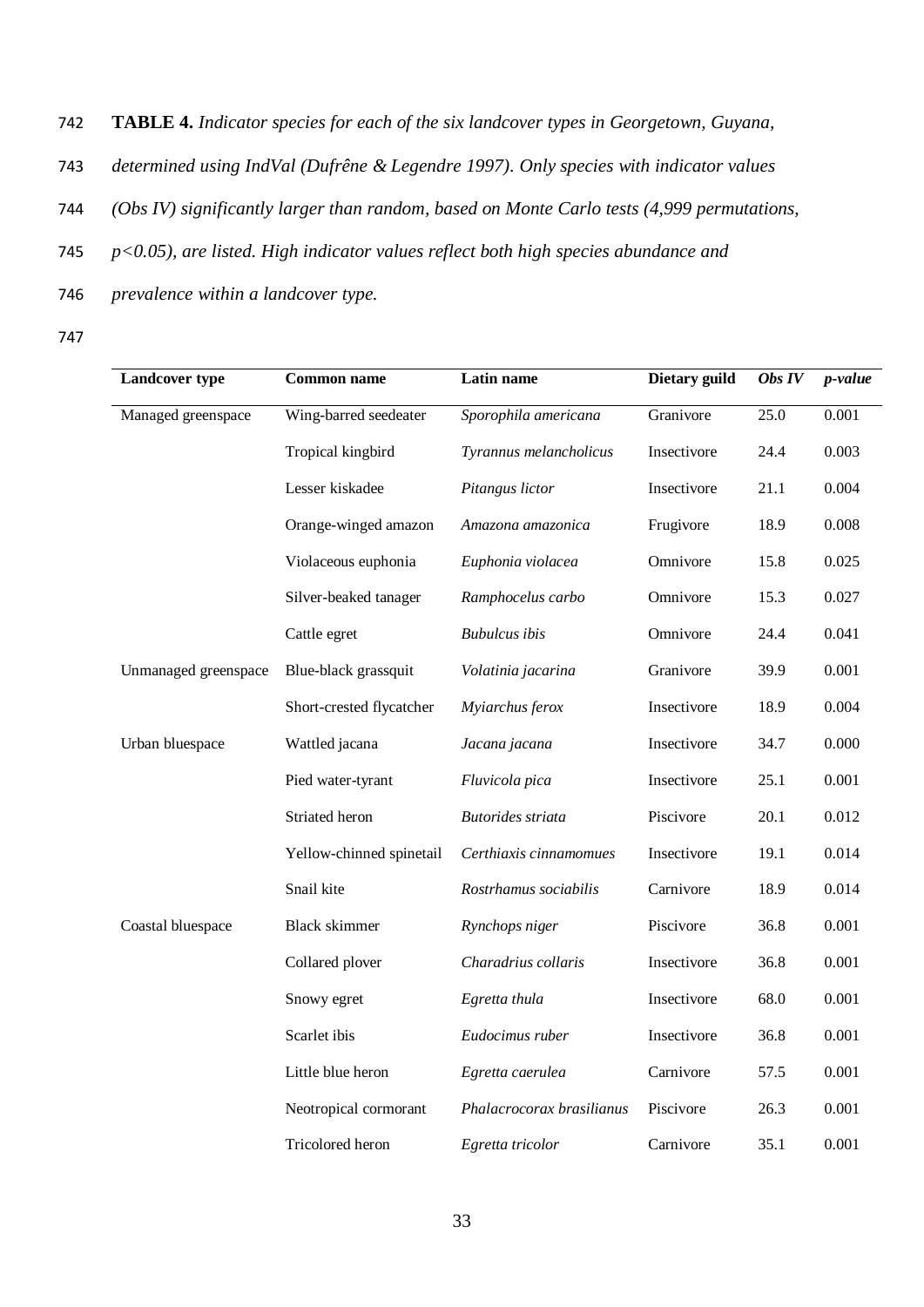|     |              | Sanderling              | Calidris alba          | Insectivore | 28.7 | $0.001\,$ |
|-----|--------------|-------------------------|------------------------|-------------|------|-----------|
|     |              | Common tern             | Sterna hirundo         | Piscivore   | 21.1 | 0.003     |
|     |              | Magnificent frigatebird | Fregata magnificens    | Piscivore   | 21.1 | $0.005\,$ |
|     |              | Brown pelican           | Pelecanus occidentalis | Piscivore   | 15.8 | 0.023     |
|     |              | Whimbrel                | Numenius phaeopus      | Insectivore | 15.8 | $0.026\,$ |
|     | Sparse urban | Roadside hawk           | Rupornis magnirostris  | Carnivore   | 18.9 | 0.015     |
|     | Dense urban  | House wren              | Troglodytes aedon      | Insectivore | 19.3 | 0.045     |
|     |              | Pale-breasted thrush    | Turdus leucomelas      | Omnivore    | 15.4 | $0.046\,$ |
| 748 |              |                         |                        |             |      |           |
| 749 |              |                         |                        |             |      |           |
| 750 |              |                         |                        |             |      |           |
| 751 |              |                         |                        |             |      |           |
| 752 |              |                         |                        |             |      |           |
| 753 |              |                         |                        |             |      |           |
| 754 |              |                         |                        |             |      |           |
| 755 |              |                         |                        |             |      |           |
| 756 |              |                         |                        |             |      |           |
| 757 |              |                         |                        |             |      |           |
| 758 |              |                         |                        |             |      |           |
| 759 |              |                         |                        |             |      |           |
| 760 |              |                         |                        |             |      |           |
| 761 |              |                         |                        |             |      |           |
| 762 |              |                         |                        |             |      |           |
| 763 |              |                         |                        |             |      |           |
| 764 |              |                         |                        |             |      |           |
| 765 |              |                         |                        |             |      |           |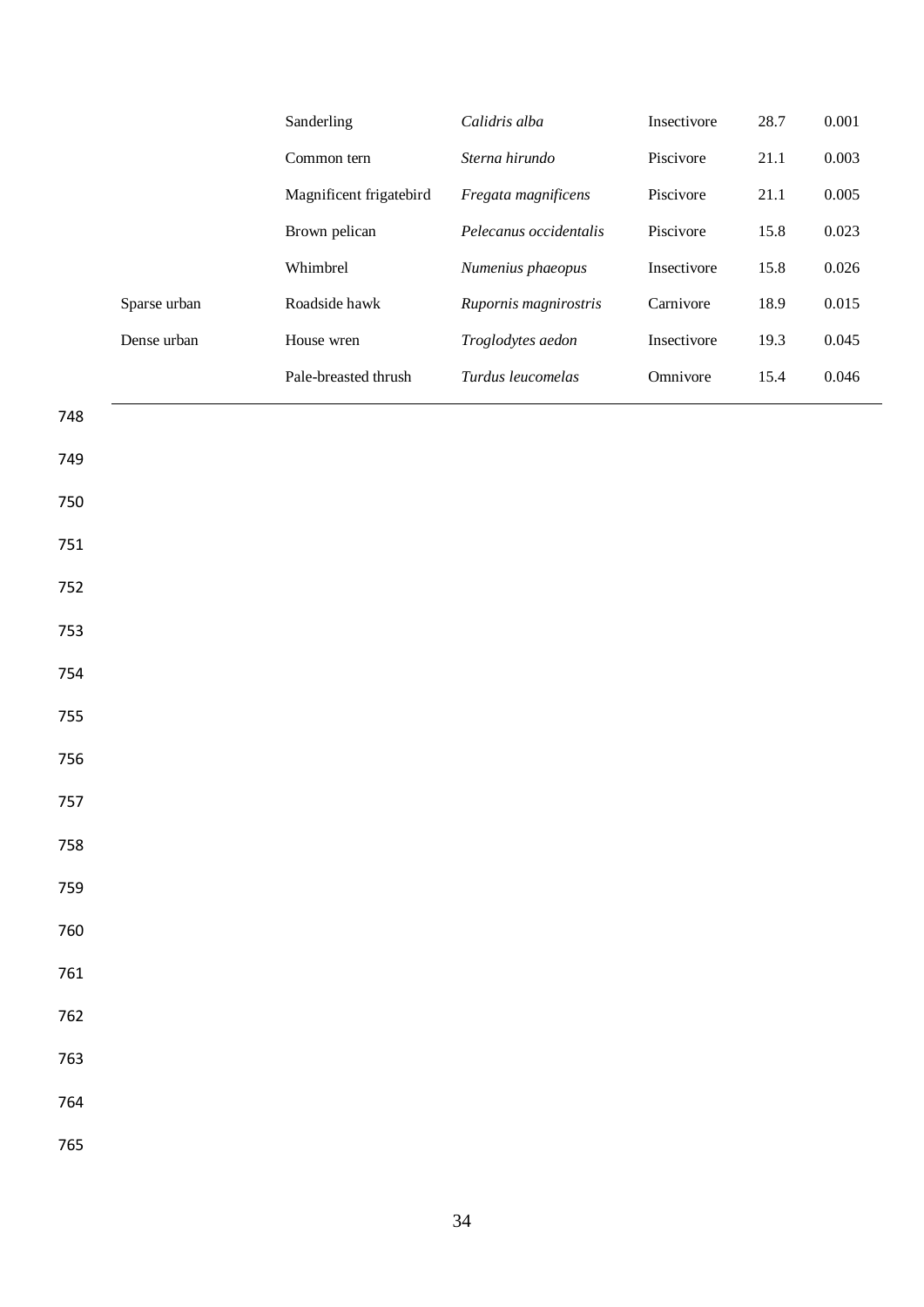#### **FIGURE LEGENDS**

 landcover types: unmanaged greenspace (UGR), managed greenspace (MGR), urban bluespace (UBL), sparse urban (SUR) and dense urban (DUR) in Georgetown, Guyana. Thick black horizontal lines in the boxes indicate median values, unfilled circles are moderate outliers, and stars show extreme outliers. Significant differences (indicated by blue lines) were apparent in the percentage ground cover in eight of the 10 landcover variables occurring across the six landcover types. **FIGURE 2.** Comparison of the total number of detections for the ten most common bird

**FIGURE 1.** Boxplots showing percentage cover of the eight landcover variables across five

the greater kiskadee, ruddy ground dove and blue-gray tanager were common in all

species recorded in the six different landcover types in Georgetown, Guyana. Species such as

landcovers apart from coastal bluespace.

 **FIGURE 3.** (A) Non-metric multidimensional scaling (NMDS) ordination of bird species community composition, based on 98 species of birds from 114 point count locations across six landcover types in Georgetown, Guyana. (B) As in A, but bird images show the two species with the highest indicator values (IndVal) within each landcover type (NB: only one species was an indicator of sparse urban), positioned on their centroid within the ordination. The direction of black lines indicates the strongest associations between labeled landcover variables and landcover types. (C) As in A, but with the coastal bluespace point count location data removed from the analysis (95 point count locations in total). Apart from the coastal bluespace community, all the bird communities from each landcover showed substantial levels of overlap on the NMDS ordination. However, pairwise comparison